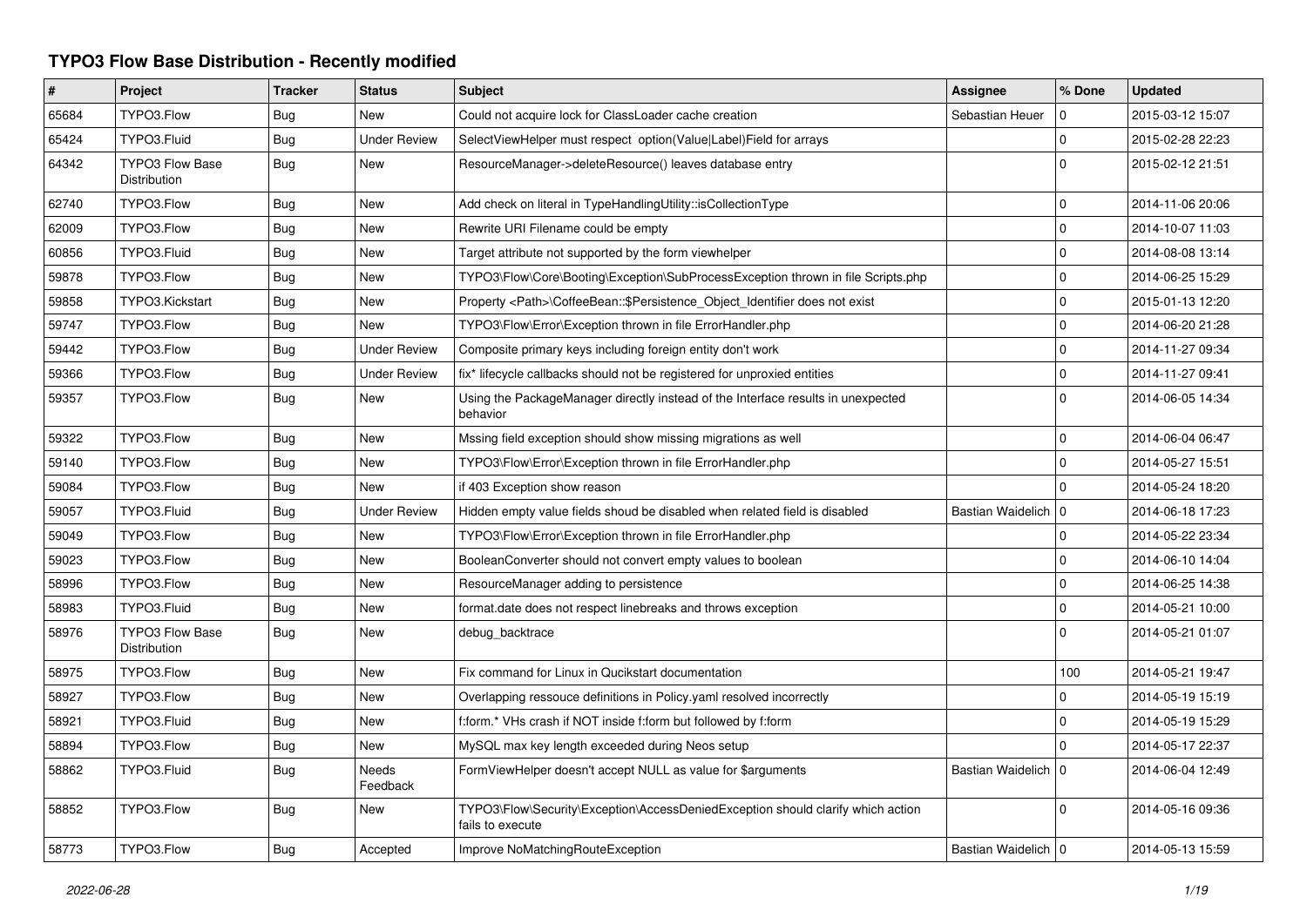| #     | Project                                       | <b>Tracker</b> | <b>Status</b>       | Subject                                                                                                              | <b>Assignee</b>       | % Done       | <b>Updated</b>   |
|-------|-----------------------------------------------|----------------|---------------------|----------------------------------------------------------------------------------------------------------------------|-----------------------|--------------|------------------|
| 58744 | TYPO3.Flow                                    | <b>Bug</b>     | New                 | Can not split configuration in settings.yaml                                                                         |                       | 0            | 2014-05-14 12:06 |
| 58494 | TYPO3.Flow                                    | <b>Bug</b>     | Needs<br>Feedback   | Inifinite redirects if index.php presents in URI                                                                     | Bastian Waidelich   0 |              | 2014-05-25 11:29 |
| 58193 | TYPO3.Flow                                    | <b>Bug</b>     | <b>Under Review</b> | Forward-port changelogs to master branch                                                                             | Karsten<br>Dambekalns | $\mathbf 0$  | 2014-05-23 18:11 |
| 58153 | TYPO3.Flow                                    | <b>Bug</b>     | <b>New</b>          | Session - Scope, Property with interface annotation fails at wakeup                                                  |                       | $\mathbf 0$  | 2014-04-24 12:46 |
| 57972 | TYPO3.Flow                                    | Bug            | New                 | Missing @ManyToOne in example for resource                                                                           |                       | $\pmb{0}$    | 2014-04-16 06:32 |
| 57885 | TYPO3.Fluid                                   | <b>Bug</b>     | New                 | Inputs are cleared from a second form if the first form produced a vallidation error                                 |                       | 0            | 2014-04-14 00:00 |
| 57815 | TYPO3.Flow                                    | <b>Bug</b>     | New                 | Invalid resources are saved in the persistent resources folder                                                       |                       | 0            | 2014-04-10 22:02 |
| 57796 | TYPO3.Flow                                    | Bug            | <b>New</b>          | XLIFF Fails if $id ==$ nodedata                                                                                      |                       | 0            | 2014-04-09 21:43 |
| 57541 | TYPO3.Flow                                    | <b>Bug</b>     | Under Review        | Content Security: operands work intrinsically differently in Rewrite and Manual check                                |                       | $\pmb{0}$    | 2014-04-03 09:06 |
| 57450 | TYPO3.Flow                                    | Bug            | New                 | International E-Mail addresses (umlauts, etc.) are not validated correctly                                           |                       | $\pmb{0}$    | 2014-04-30 14:58 |
| 57437 | TYPO3.Flow                                    | <b>Bug</b>     | New                 | Composer package replacement is not supported                                                                        |                       | 0            | 2014-03-30 23:12 |
| 57374 | TYPO3.Flow                                    | <b>Bug</b>     | New                 | Persisted entities saved in session are not resolved                                                                 |                       | 0            | 2014-04-03 09:43 |
| 56859 | <b>TYPO3 Flow Base</b><br><b>Distribution</b> | Bug            | <b>New</b>          | PHP Warning: TYPO3_Flow_Error_Exception.php not present in Data/Temporary                                            |                       | $\mathbf 0$  | 2014-03-13 10:30 |
| 56856 | TYPO3.Flow                                    | <b>Bug</b>     | <b>Under Review</b> | Fix StandardView Template                                                                                            |                       | $\pmb{0}$    | 2015-02-25 11:25 |
| 56601 | TYPO3.Flow                                    | <b>Bug</b>     | <b>Under Review</b> | PersistenceManager wrong handling of ORM\ld                                                                          |                       | $\mathbf 0$  | 2015-02-16 17:56 |
| 56573 | TYPO3.Flow                                    | <b>Bug</b>     | New                 | Converting by Flow\Identity                                                                                          |                       | 0            | 2014-04-09 13:10 |
| 56555 | TYPO3.Kickstart                               | <b>Bug</b>     | New                 | Kickstart creates wrong labels in New.html                                                                           |                       | $\pmb{0}$    | 2014-03-04 21:33 |
| 56544 | TYPO3.Flow                                    | <b>Bug</b>     | New                 | FLOW Exception on tar package inclusion via composer                                                                 |                       | 0            | 2014-03-20 14:38 |
| 56107 | TYPO3.Flow                                    | <b>Bug</b>     | New                 | Property mapping configuration only supports one wildcard at a time                                                  |                       | $\mathbf 0$  | 2014-02-19 10:33 |
| 56074 | <b>TYPO3 Flow Base</b><br>Distribution        | <b>Bug</b>     | New                 | Parse errors cause meaningless Flow exception messages.                                                              | Adrian Föder          | 0            | 2014-02-18 14:14 |
| 55954 | TYPO3.Flow                                    | Bug            | <b>New</b>          | Associations to ValueObjects should not be cascade all'd                                                             |                       | $\mathbf 0$  | 2015-02-05 11:00 |
| 55937 | TYPO3.Flow                                    | <b>Bug</b>     | <b>New</b>          | FlashMessage queue is lost                                                                                           |                       | $\mathbf{0}$ | 2014-02-12 17:03 |
| 55306 | TYPO3.Flow                                    | <b>Bug</b>     | <b>Under Review</b> | Filenames should not exceed 255 characters                                                                           | Christian Müller      | 0            | 2015-10-04 21:35 |
| 55008 | TYPO3.Fluid                                   | Bug            | <b>Under Review</b> | Interceptors should be used in Partials                                                                              | Christian Müller      | $\mathsf 0$  | 2014-01-15 08:44 |
| 54744 | TYPO3.Flow                                    | <b>Bug</b>     | New                 | System.log contains many NOTICE Flow The argument "workspace" declared in<br>pointcut does not exist in method TYPO3 |                       | $\mathbf{0}$ | 2014-02-12 09:07 |
| 54593 | <b>TYPO3 Flow Base</b><br>Distribution        | <b>Bug</b>     | New                 | ini_get return value has changed for PHP >=5.3.0 -> changed check-implementation<br>needed!                          |                       | 0            | 2013-12-25 02:48 |
| 54589 | TYPO3.Flow                                    | <b>Bug</b>     | New                 | Role parent is not removed from roles MM table                                                                       |                       | $\mathbf 0$  | 2013-12-24 15:32 |
| 54549 | TYPO3.Flow                                    | <b>Bug</b>     | New                 | PackageManager::createPackage is incompatible to PackageManagerInterface                                             |                       | 0            | 2013-12-21 14:42 |
| 54458 | TYPO3.Flow                                    | <b>Bug</b>     | New                 | Missing Version Number in packages                                                                                   |                       | 0            | 2013-12-28 18:13 |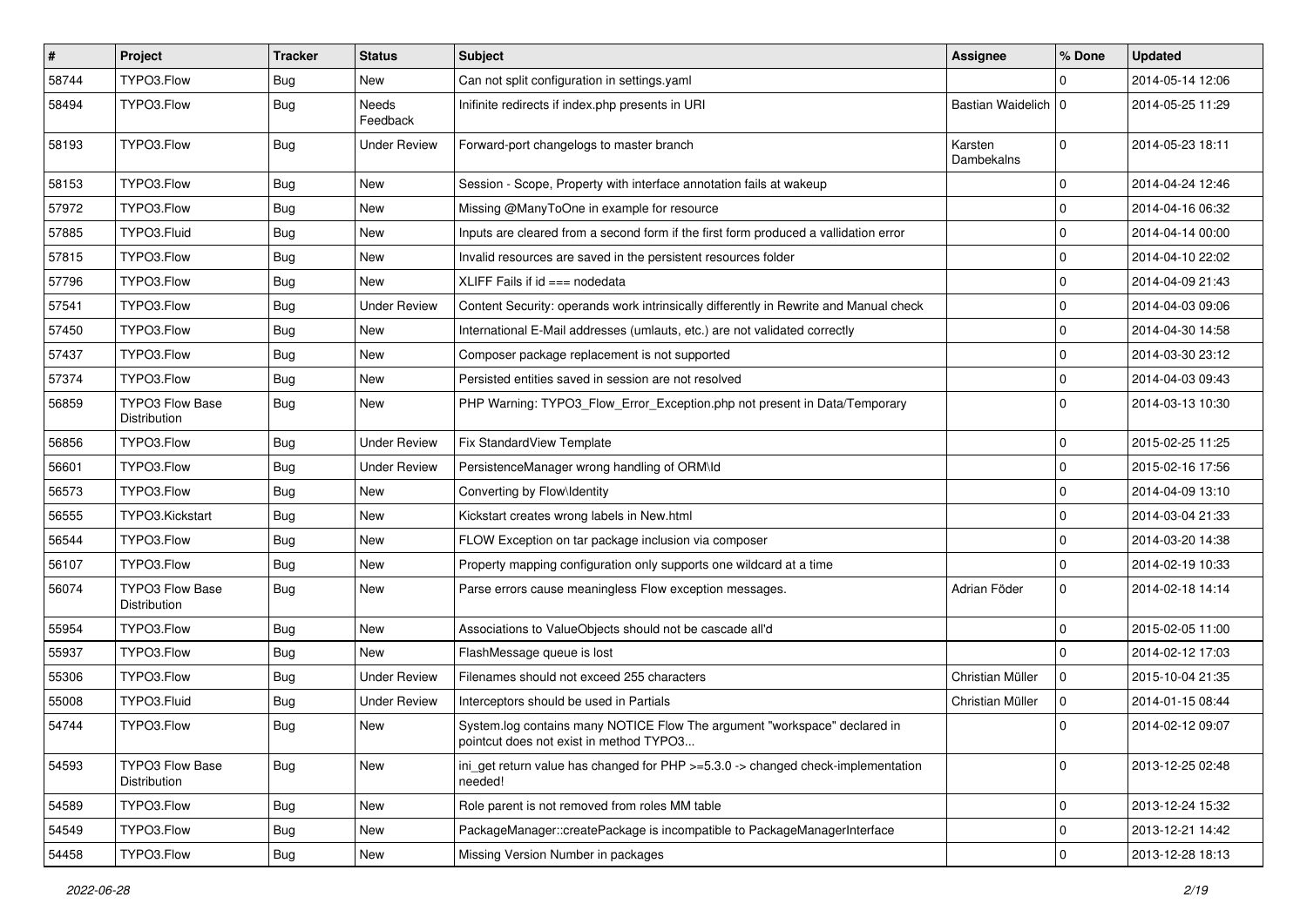| $\vert$ # | Project                                | Tracker    | <b>Status</b>       | Subject                                                                                  | <b>Assignee</b>       | % Done       | <b>Updated</b>   |
|-----------|----------------------------------------|------------|---------------------|------------------------------------------------------------------------------------------|-----------------------|--------------|------------------|
| 54451     | TYPO3.Flow                             | <b>Bug</b> | New                 | No functionality at Apache environments with suexec                                      |                       | $\Omega$     | 2014-01-01 18:22 |
| 54446     | TYPO3.Flow                             | <b>Bug</b> | <b>New</b>          | Cache filebackend 'include once'                                                         |                       | $\Omega$     | 2014-01-29 15:22 |
| 54403     | <b>TYPO3 Flow Base</b><br>Distribution | Bug        | New                 | Resources remade when parent record updated                                              |                       | $\Omega$     | 2013-12-13 22:39 |
| 54381     | TYPO3.Flow                             | <b>Bug</b> | <b>New</b>          | TYPO3\Flow\Core\Booting\Exception\SubProcessException thrown in file Scripts.php         |                       | $\Omega$     | 2014-02-06 11:14 |
| 54284     | TYPO3.Fluid                            | <b>Bug</b> | New                 | Default Option for Switch/Case VH                                                        |                       | $\Omega$     | 2013-12-08 14:28 |
| 54181     | TYPO3.Flow                             | <b>Bug</b> | New                 | Use date_default_timezone_get() instead of ini_get('date.timezone')                      |                       | $\Omega$     | 2015-06-01 18:54 |
| 54146     | TYPO3.Flow                             | <b>Bug</b> | New                 | Different sorting of arguments in ACL Patterns doesnt work                               | Christian Müller      | $\mathbf{0}$ | 2013-12-02 19:23 |
| 54046     | TYPO3.Flow                             | <b>Bug</b> | New                 | Removal of ValueObjects from a ManyToMany relationship is not possible                   |                       | $\Omega$     | 2015-02-05 11:01 |
| 53961     | <b>TYPO3 Flow Base</b><br>Distribution | <b>Bug</b> | <b>New</b>          | Composer installer scripts create a .Packages folder                                     |                       | $\Omega$     | 2013-11-28 13:06 |
| 53851     | TYPO3.Flow                             | Bug        | <b>New</b>          | TYPO3\Flow\Core\Booting\Exception\SubProcessException thrown in file Scripts.php         |                       | $\Omega$     | 2014-01-01 00:00 |
| 53806     | TYPO3.Fluid                            | <b>Bug</b> | <b>Under Review</b> | Paginate widget maximumNumberOfLinks rendering wrong number of links                     | Bastian Waidelich   0 |              | 2014-06-18 12:13 |
| 53790     | <b>TYPO3 Flow Base</b><br>Distribution | <b>Bug</b> | New                 | Translation handling in Flashmessages is inconsistent to Validation errors               |                       | 0            | 2013-11-20 10:46 |
| 53620     | TYPO3.Flow                             | <b>Bug</b> | New                 | Move Classes/TYPO3/Flow/Composer to own Package                                          |                       | $\mathbf 0$  | 2014-01-01 16:02 |
| 53533     | TYPO3.Flow                             | <b>Bug</b> | <b>New</b>          | Class reflection assumes reverse PSR-0, can lead to fail in autoloader                   |                       | $\Omega$     | 2013-11-11 21:05 |
| 53350     | TYPO3.Flow                             | Bug        | Accepted            | Trying to create a Link in an Template in CLI Context should provide a helpful exception | Bastian Waidelich     | 10           | 2013-11-05 15:00 |
| 53262     | TYPO3.Flow                             | <b>Bug</b> | New                 | FileBakend have some race condition                                                      | Dominique Feyer       | l o          | 2013-11-01 10:48 |
| 53224     | TYPO3.Flow                             | <b>Bug</b> | New                 | Constructor in subclass breaks call chain leading to missing identifier / uuid           |                       | $\Omega$     | 2013-10-30 12:06 |
| 53189     | TYPO3.Flow                             | <b>Bug</b> | New                 | Blog tutorial no longer works                                                            | <b>Philipp Maier</b>  | $\mathbf 0$  | 2013-10-29 09:50 |
| 53180     | <b>TYPO3 Flow Base</b><br>Distribution | <b>Bug</b> | New                 | InjectSettings doesnt work on inheritance (Level 2)                                      |                       | $\Omega$     | 2013-11-26 21:46 |
| 52945     | TYPO3.Flow                             | <b>Bug</b> | New                 | Excluded classes should only be excluded from reflection but still autoloaded            |                       | $\mathbf 0$  | 2013-10-19 12:52 |
| 52938     | <b>TYPO3 Flow Base</b><br>Distribution | <b>Bug</b> | New                 | Resource stream wrapper doesn't work with foreign package                                |                       | $\Omega$     | 2013-10-18 10:31 |
| 52909     | TYPO3.Flow                             | <b>Bug</b> | New                 | Class Loader fallback to non-proxy hides fatal errors                                    |                       | $\Omega$     | 2013-10-17 11:24 |
| 52591     | TYPO3.Fluid                            | <b>Bug</b> | <b>New</b>          | The Pagination Widget broken for joined objects                                          |                       | $\Omega$     | 2013-10-07 21:59 |
| 52536     | TYPO3.Fluid                            | <b>Bug</b> | <b>Under Review</b> | Errorclass not set if no property-attribute set                                          |                       | $\Omega$     | 2016-01-06 10:02 |
| 52526     | TYPO3 Flow Base<br>Distribution        | Bug        | New                 | Unfinished programming of DateTime converter                                             |                       | 0            | 2013-10-04 10:36 |
| 52509     | TYPO3 Flow Base<br>Distribution        | <b>Bug</b> | New                 | Child-Object's Identifier get's lost on Form-Submission with Validation Error            |                       | $\mathbf{0}$ | 2013-10-03 16:18 |
| 52430     | TYPO3.Flow                             | <b>Bug</b> | New                 | Cannot convert from UUID to auto-increment ID                                            |                       | $\mathbf{0}$ | 2013-10-01 15:48 |
| 52419     | TYPO3.Fluid                            | Bug        | New                 | Wrong PHPDocs notation for default value inline f:translate viewhelper                   |                       | $\mathbf{0}$ | 2013-10-01 09:10 |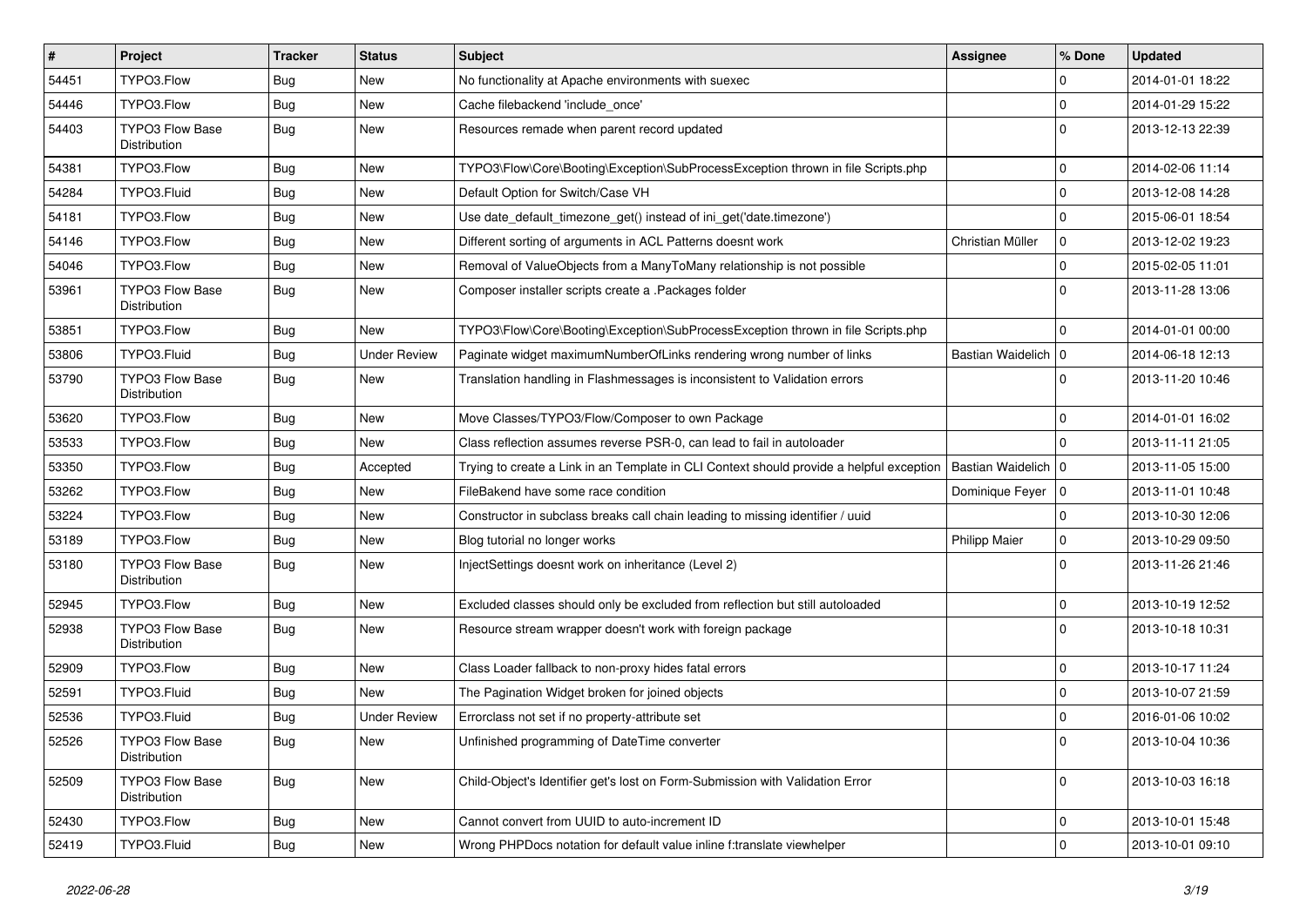| $\vert$ # | Project                                | <b>Tracker</b> | <b>Status</b>       | Subject                                                                                                                                | <b>Assignee</b>       | % Done       | <b>Updated</b>   |
|-----------|----------------------------------------|----------------|---------------------|----------------------------------------------------------------------------------------------------------------------------------------|-----------------------|--------------|------------------|
| 52185     | TYPO3.Flow                             | Bug            | New                 | PositionalArraySorter should detect recursive dependencies                                                                             |                       | 0            | 2013-09-23 13:02 |
| 52014     | TYPO3.Flow                             | Bug            | New                 | Migration makes fields NOT NULL even though not true                                                                                   |                       | $\mathbf 0$  | 2013-10-15 18:27 |
| 52005     | TYPO3.Flow                             | <b>Bug</b>     | New                 | TYPO3\Flow\Error\Exception thrown in file ErrorHandler.php                                                                             |                       | $\Omega$     | 2013-09-14 14:22 |
| 51972     | TYPO3.Flow                             | <b>Bug</b>     | New                 | Joins for every deep property constraint make cartesian selection                                                                      | Adrian Föder          | 0            | 2013-09-13 10:04 |
| 51847     | TYPO3.Flow                             | Bug            | New                 | Overiding controller actions with other required parameter sets results in fatal error.                                                |                       | $\mathbf 0$  | 2013-09-09 10:54 |
| 51811     | TYPO3.Flow                             | Bug            | New                 | Improve session handle when the authenticated account is removed from persitance                                                       | Dominique Feyer       | $\mathbf 0$  | 2014-03-27 12:21 |
| 51809     | TYPO3.Flow                             | Bug            | <b>Under Review</b> | Commit "[BUGFIX] Published resources don't support symlinks" produces an fatal error<br>on Windows                                     | Adrian Föder          | 100          | 2015-06-13 12:51 |
| 51763     | TYPO3.Flow                             | Bug            | New                 | HttpRequest always returns content of the current request                                                                              |                       | $\mathbf{0}$ | 2015-02-20 12:53 |
| 51704     | TYPO3.Flow                             | <b>Bug</b>     | New                 | TYPO3\Flow\Error\Exception thrown in file ErrorHandler.php                                                                             |                       | $\mathbf{0}$ | 2013-09-17 08:42 |
| 51489     | TYPO3.Flow                             | Bug            | New                 | Doctrine\Common\Annotations\AnnotationException thrown in file<br>AnnotationException.php                                              |                       | $\Omega$     | 2014-02-06 10:20 |
| 51312     | TYPO3.Flow                             | Bug            | <b>New</b>          | Default php error handler generates warning (when loading<br>TYPO3\Flow\Error\Exception class)                                         |                       | $\Omega$     | 2013-08-24 16:07 |
| 51239     | TYPO3.Fluid                            | <b>Bug</b>     | <b>Under Review</b> | AbstractViewHelper use incorrect method signature for "\$this->systemLogger->log()"                                                    | Adrian Föder          | 0            | 2014-04-11 11:17 |
| 51188     | TYPO3.Flow                             | Bug            | New                 | Doctrine does not respect AOP-injected properties                                                                                      |                       | $\mathbf 0$  | 2013-12-07 11:13 |
| 51120     | TYPO3.Flow                             | <b>Bug</b>     | New                 | \TYPO3\Flow\Core\Booting::buildSubprocessCommand - wrong command if passed<br>more than one parameters                                 |                       | $\Omega$     | 2013-12-11 16:33 |
| 50888     | TYPO3.Fluid                            | Bug            | <b>Under Review</b> | WSOD by changing name of section and if Fluid caches are generated                                                                     |                       | $\mathbf{0}$ | 2014-08-26 15:52 |
| 50869     | TYPO3.Flow                             | <b>Bug</b>     | New                 | key() invoked on object                                                                                                                |                       | $\Omega$     | 2013-08-07 13:18 |
| 50395     | TYPO3.Flow                             | Bug            | Accepted            | Route cache caches routes for non dispatchable requests                                                                                | Bastian Waidelich   0 |              | 2013-10-14 12:00 |
| 50342     | TYPO3.Flow                             | Bug            | New                 | PropertyMapper: Use of interface method before implementation check                                                                    |                       | $\mathbf{0}$ | 2013-07-23 16:42 |
| 50255     | <b>TYPO3 Flow Base</b><br>Distribution | <b>Bug</b>     | New                 | Different collations runnig migrate/update                                                                                             |                       | $\Omega$     | 2013-11-16 23:05 |
| 50130     | <b>TYPO3 Flow Base</b><br>Distribution | <b>Bug</b>     | Needs<br>Feedback   | Different fallback for php.exe on windows                                                                                              |                       | $\Omega$     | 2013-07-21 21:43 |
| 50080     | TYPO3.Flow                             | <b>Bug</b>     | Needs<br>Feedback   | Broken concept for CLI/Web separation                                                                                                  | Karsten<br>Dambekalns | $\Omega$     | 2013-08-13 08:42 |
| 49801     | TYPO3.Flow                             | <b>Bug</b>     | <b>New</b>          | TYPO3\Flow\Security\Exception\AccessDeniedException thrown in file<br>TYPO3_Flow_Security_Authorization_AccessDecisionVoterManager.php |                       | $\Omega$     | 2013-07-09 04:53 |
| 49780     | TYPO3.Flow                             | Bug            | New                 | Roles are not synchronized                                                                                                             |                       | 0            | 2013-07-08 10:11 |
| 49600     | TYPO3.Fluid                            | <b>Bug</b>     | <b>New</b>          | f:form tag shown as a HTML on frontend                                                                                                 |                       | $\mathbf 0$  | 2013-12-04 13:04 |
| 49566     | TYPO3.Flow                             | <b>Bug</b>     | New                 | NULL source values are not handled correctly                                                                                           | Adrian Föder          | $\mathbf 0$  | 2013-07-02 08:21 |
| 49423     | TYPO3.Flow                             | <b>Bug</b>     | New                 | Role name and packageKey are not accessible                                                                                            |                       | $\mathsf 0$  | 2013-09-05 10:26 |
| 49373     | TYPO3.Flow                             | <b>Bug</b>     | New                 | Methods policy with key "Controllers" is ignored                                                                                       |                       | 0            | 2013-06-24 10:03 |
| 49372     | TYPO3.Flow                             | Bug            | New                 | ObjectConverter ignores implemented interface when mapping subtype                                                                     |                       | $\pmb{0}$    | 2013-06-24 09:24 |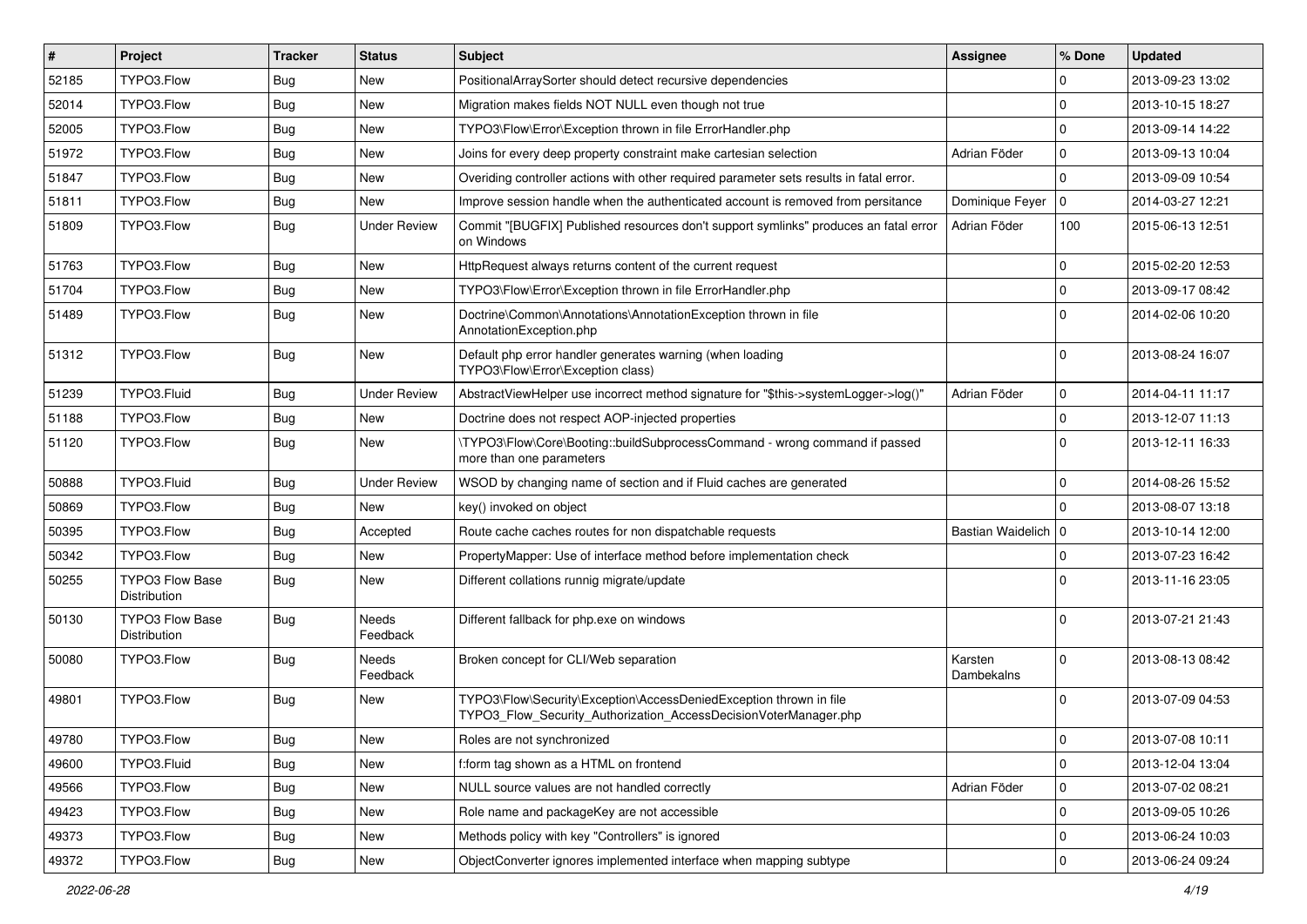| #     | Project                                | <b>Tracker</b> | <b>Status</b>            | <b>Subject</b>                                                                                                                                    | <b>Assignee</b>       | % Done       | <b>Updated</b>   |
|-------|----------------------------------------|----------------|--------------------------|---------------------------------------------------------------------------------------------------------------------------------------------------|-----------------------|--------------|------------------|
| 49038 | TYPO3.Fluid                            | Bug            | New                      | form select does not select the first item if prependOptionValue is used                                                                          |                       | 0            | 2013-06-11 22:11 |
| 49011 | TYPO3.Flow                             | Bug            | <b>Under Review</b>      | Support executing TYPO3. Flow inside a PHAR                                                                                                       |                       | $\mathbf 0$  | 2014-10-03 15:21 |
| 48898 | TYPO3.Flow                             | Bug            | New                      | configuration for roles fails if one of Policy yaml files contain empty "roles array"                                                             | Christian Müller      | $\mathbf 0$  | 2013-06-05 19:06 |
| 48873 | TYPO3.Flow                             | <b>Bug</b>     | New                      | Error when calling resourceManager->deleteResource on unpublished Resource                                                                        |                       | $\mathbf 0$  | 2013-06-05 13:46 |
| 48596 | TYPO3.Flow                             | Bug            | <b>Under Review</b>      | Ignored Tags configuration should be easier to configure from packages                                                                            | Alexander Berl        | 0            | 2015-02-14 13:00 |
| 48532 | TYPO3.Flow                             | Bug            | <b>Under Review</b>      | JsonView Configuration behaves differently for arrays and objects                                                                                 | Alexander Berl        | 0            | 2014-06-11 15:53 |
| 48430 | TYPO3.Flow                             | Bug            | <b>New</b>               | Default validator-messages are not correctly formatted                                                                                            |                       | $\mathbf 0$  | 2013-05-22 00:36 |
| 48429 | TYPO3.Flow                             | <b>Bug</b>     | New                      | Remove- and update-actions on repository are not persisted                                                                                        |                       | 0            | 2013-05-24 18:44 |
| 48093 | TYPO3.Flow                             | <b>Bug</b>     | New                      | AbstractCompositeValidators memory consumption continuously grow                                                                                  |                       | $\mathbf 0$  | 2013-05-21 11:49 |
| 47950 | TYPO3.Flow                             | <b>Bug</b>     | <b>New</b>               | import of remote resources                                                                                                                        |                       | $\mathbf 0$  | 2013-05-21 11:52 |
| 47858 | TYPO3.Flow                             | Bug            | Needs<br>Feedback        | Remove .htaccess from Composer Installer Essentials                                                                                               | Christopher<br>Hlubek | $\mathbf 0$  | 2013-08-14 15:35 |
| 47818 | TYPO3.Welcome                          | <b>Bug</b>     | <b>New</b>               | Wrong link on Welcome screen                                                                                                                      |                       | $\mathbf{0}$ | 2013-05-02 12:01 |
| 47638 | <b>TYPO3 Flow Base</b><br>Distribution | <b>Bug</b>     | New                      | Delete a ValueObject by its identity                                                                                                              |                       | $\Omega$     | 2013-04-27 13:14 |
| 47637 | TYPO3 Flow Base<br><b>Distribution</b> | <b>Bug</b>     | <b>New</b>               | Property with @ORM\Column(nullable=true,type="decimal",scale=2) results as type<br>"string" in Collection Objects and not as expected as "double" |                       | $\mathbf 0$  | 2013-04-27 12:14 |
| 47601 | TYPO3 Flow Base<br>Distribution        | Bug            | <b>New</b>               | Template Path of Submodules contains lowercase Namespace                                                                                          |                       | $\mathbf 0$  | 2013-04-26 14:33 |
| 47487 | TYPO3.Flow                             | <b>Bug</b>     | <b>New</b>               | Functional test classes in package without classes are not compiled                                                                               |                       | $\mathbf 0$  | 2013-05-21 12:19 |
| 47429 | TYPO3.Flow                             | <b>Bug</b>     | <b>New</b>               | Global policy files no longer allowed                                                                                                             |                       | $\mathbf{0}$ | 2013-07-14 19:20 |
| 47419 | <b>TYPO3 Flow Base</b><br>Distribution | <b>Bug</b>     | New                      | Composer issues                                                                                                                                   |                       | $\Omega$     | 2013-08-14 15:34 |
| 47331 | TYPO3.Flow                             | <b>Bug</b>     | Accepted                 | ObjectManager shutdown with Dependency Injection Proxy causes fatal errors                                                                        |                       | $\mathbf{0}$ | 2013-05-21 13:06 |
| 47325 | TYPO3.Flow                             | <b>Bug</b>     | <b>Under Review</b>      | ReflectionData and classSchema caches need not be freezable                                                                                       |                       | $\mathbf 0$  | 2013-05-21 13:08 |
| 47236 | TYPO3.Flow                             | <b>Bug</b>     | <b>Needs</b><br>Feedback | Error at offset 6279 of 6338                                                                                                                      |                       | $\Omega$     | 2014-02-14 09:35 |
| 47073 | TYPO3.Flow                             | <b>Bug</b>     | New                      | Cookie causes Error after Update                                                                                                                  |                       | $\mathbf 0$  | 2014-12-16 11:59 |
| 47052 | <b>TYPO3 Flow Base</b><br>Distribution | Bug            | <b>New</b>               | Clear doctrine caches after migration applied                                                                                                     |                       | $\Omega$     | 2013-04-08 18:30 |
| 47006 | TYPO3.Fluid                            | <b>Bug</b>     | <b>Under Review</b>      | widget identifier are not unique                                                                                                                  |                       | $\pmb{0}$    | 2017-02-09 15:45 |
| 46974 | TYPO3.Flow                             | <b>Bug</b>     | Accepted                 | Original and Proxy class in one file makes it difficult to reach 100% code coverage for<br>functional tests                                       | Christian Müller      | $\mathbf 0$  | 2013-05-21 13:28 |
| 46716 | TYPO3.Flow                             | <b>Bug</b>     | <b>New</b>               | Empty class names in Dependencylniection proxy code when using Caches /<br>Factory-created dependencies                                           |                       | $\mathbf{0}$ | 2013-05-21 13:22 |
| 46689 | TYPO3.Flow                             | Bug            | New                      | The new ClassLoader swallows Fatal Errors                                                                                                         | Marc Neuhaus          | 0            | 2013-05-14 09:21 |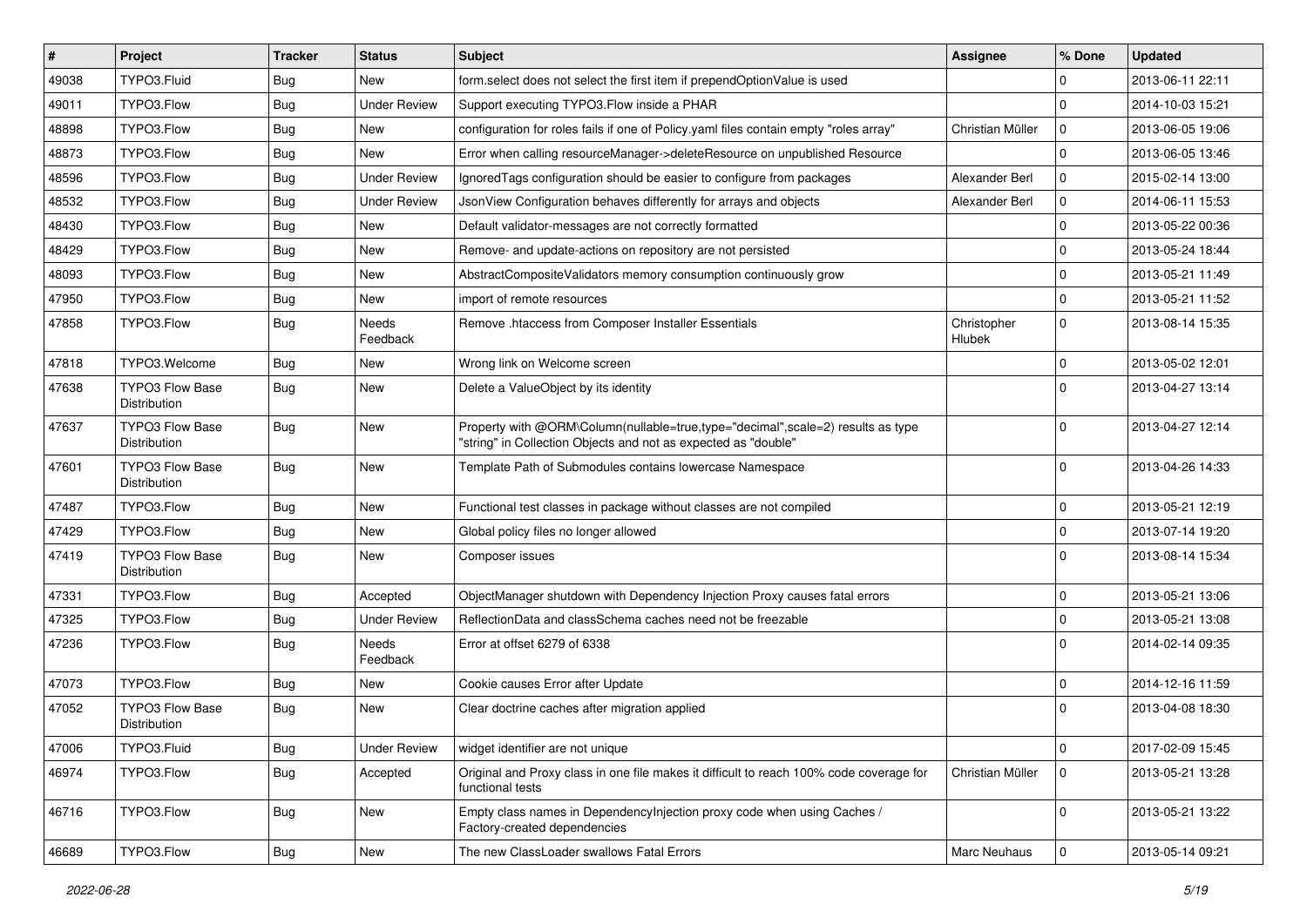| #     | Project                                | <b>Tracker</b> | <b>Status</b>            | <b>Subject</b>                                                                                                               | <b>Assignee</b>       | % Done         | <b>Updated</b>   |
|-------|----------------------------------------|----------------|--------------------------|------------------------------------------------------------------------------------------------------------------------------|-----------------------|----------------|------------------|
| 46289 | TYPO3.Fluid                            | <b>Bug</b>     | Needs<br>Feedback        | Enable Escaping Interceptor in XML request format                                                                            |                       | $\Omega$       | 2013-08-14 15:35 |
| 46244 | TYPO3 Flow Base<br>Distribution        | Bug            | <b>Under Review</b>      | Remove call to PHP_BINDIR in CoreCommandController                                                                           |                       | $\Omega$       | 2013-03-19 11:39 |
| 46210 | TYPO3.Flow                             | Bug            | <b>Needs</b><br>Feedback | securityContext->getParty() in the initializeObject() method of a session-Scope object<br>throws exception on second request |                       | $\Omega$       | 2013-03-27 10:44 |
| 46120 | TYPO3.Flow                             | Bug            | <b>New</b>               | Important step missing in the installation chapter                                                                           |                       | $\mathbf 0$    | 2013-03-08 10:23 |
| 46097 | TYPO3.Flow                             | Bug            | New                      | Logged in user gets session of an other logged in user                                                                       | Robert Lemke          | $\mathbf 0$    | 2013-03-07 12:52 |
| 46073 | TYPO3.Flow                             | Bug            | <b>Under Review</b>      | Scripts::executeCommand must be usable outsite of TYPO3.Flow                                                                 |                       | $\mathbf 0$    | 2013-03-06 19:14 |
| 46066 | TYPO3.Flow                             | <b>Bug</b>     | <b>New</b>               | Currency formatter uses wrong format for ISO 4217 currency codes                                                             |                       | $\mathbf 0$    | 2013-03-06 16:29 |
| 46010 | TYPO3.Flow                             | Bug            | New                      | Generating a DiscriminatorMap with base class in different namespace does not work                                           |                       | $\mathbf 0$    | 2013-03-04 12:30 |
| 45917 | TYPO3.Flow                             | Bug            | <b>New</b>               | RoutePartHandler transliteration must be improved                                                                            |                       | $\mathbf 0$    | 2014-02-17 09:13 |
| 45669 | TYPO3.Flow                             | <b>Bug</b>     | <b>New</b>               | PersistentObjectConverter does not convert ValueObjects by __identity                                                        |                       | $\mathbf 0$    | 2013-02-20 17:59 |
| 45640 | TYPO3.Flow                             | Bug            | <b>New</b>               | Every relation is set to cascade=all if the related entity is no aggregate root                                              |                       | $\mathbf 0$    | 2013-02-20 15:31 |
| 45623 | TYPO3.Flow                             | <b>Bug</b>     | <b>New</b>               | SQL error when calling TYPO3.Blog Setup controller                                                                           |                       | $\mathbf 0$    | 2013-02-21 12:16 |
| 45611 | TYPO3.Flow                             | Bug            | <b>New</b>               | Destruction of session after logout should be configurable                                                                   |                       | $\mathbf 0$    | 2013-02-19 16:41 |
| 45413 | <b>TYPO3 Flow Base</b><br>Distribution | Bug            | <b>Under Review</b>      | Overriding boolean properties using Objects yaml is broken                                                                   |                       | 100            | 2013-12-10 13:26 |
| 45405 | TYPO3.Flow                             | Bug            | Accepted                 | Uncaught Exception in DynamicRoutePart                                                                                       | Bastian Waidelich   0 |                | 2014-03-05 11:19 |
| 45386 | TYPO3.Flow                             | Bug            | New                      | Package::buildArrayOfClassFiles tries to determine class names from file paths                                               |                       | $\mathbf 0$    | 2013-02-11 19:54 |
| 45384 | TYPO3.Fluid                            | Bug            | New                      | Persisted entity object in widget-configuration cannot be deserialized (after reload)                                        |                       | $\mathbf 0$    | 2013-08-14 15:35 |
| 45272 | TYPO3.Flow                             | Bug            | <b>New</b>               | Related Value Objects get deleted by default cascading                                                                       |                       | $\mathbf 0$    | 2013-02-08 13:50 |
| 45249 | TYPO3.Flow                             | <b>Bug</b>     | <b>New</b>               | Update composer project-create command listing                                                                               |                       | $\mathbf 0$    | 2013-02-07 15:17 |
| 45041 | TYPO3.Flow                             | Bug            | New                      | Set file permissions doesnt work                                                                                             |                       | $\mathbf 0$    | 2013-08-14 15:35 |
| 44684 | <b>TYPO3 Flow Base</b><br>Distribution | Bug            | New                      | Authorization header redirect in .htaccess strips the Basic-prefix                                                           |                       | $\Omega$       | 2014-09-16 23:41 |
| 44361 | TYPO3.Flow                             | <b>Bug</b>     | <b>New</b>               | TYPO3\Flow\I18n\Formatter\DatetimeFormatter - caching DATETIME type                                                          |                       | $\mathbf 0$    | 2013-08-14 15:35 |
| 44244 | TYPO3.Flow                             | Bug            | New                      | defaultOrderings aren't applied on related objects                                                                           |                       | $\Omega$       | 2013-01-09 18:41 |
| 44234 | TYPO3.Fluid                            | Bug            | <b>Under Review</b>      | selectViewHelper's sorting does not respect locale collation                                                                 |                       | $\mathbf 0$    | 2014-07-31 17:15 |
| 44203 | TYPO3.Flow                             | <b>Bug</b>     | Needs<br>Feedback        | Session implementation is still racy                                                                                         | Robert Lemke          | $\overline{0}$ | 2013-08-14 15:35 |
| 44186 | TYPO3.Flow                             | Bug            | New                      | Request does not accept custom Content-Type                                                                                  |                       | $\overline{0}$ | 2013-08-14 15:35 |
| 44185 | TYPO3.Flow                             | <b>Bug</b>     | New                      | XML body always need a root node                                                                                             |                       | $\mathbf 0$    | 2013-08-14 15:35 |
| 44184 | TYPO3.Flow                             | <b>Bug</b>     | New                      | Request arguments are not merged correctly for single object actions                                                         |                       | $\mathbf 0$    | 2013-08-14 15:35 |
| 44148 | TYPO3.Flow                             | Bug            | New                      | Documentation for executeCommand() needs clarification                                                                       |                       | $\pmb{0}$      | 2013-08-14 15:35 |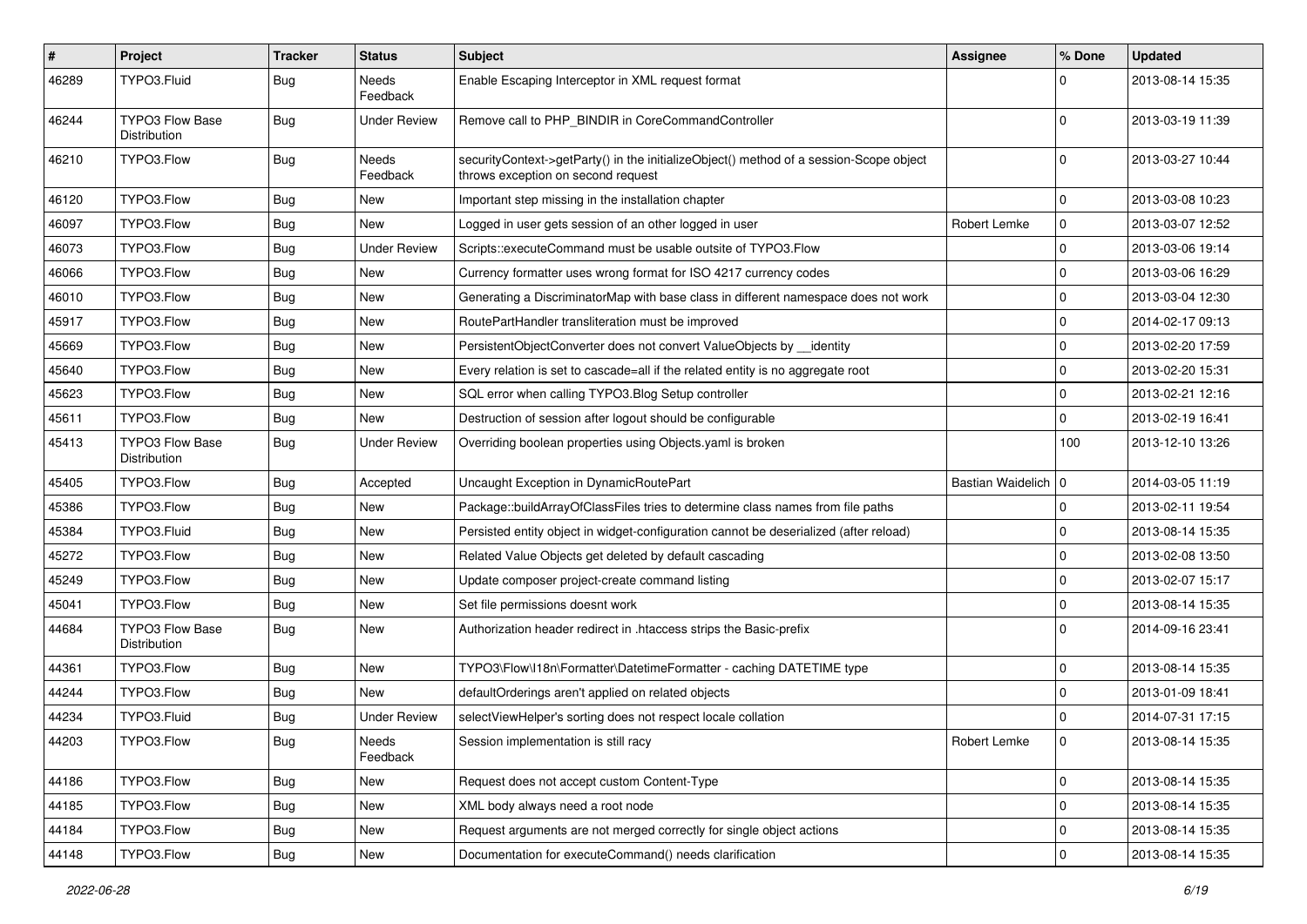| $\#$  | Project                                | <b>Tracker</b> | <b>Status</b>            | <b>Subject</b>                                                                                               | <b>Assignee</b>        | % Done         | <b>Updated</b>   |
|-------|----------------------------------------|----------------|--------------------------|--------------------------------------------------------------------------------------------------------------|------------------------|----------------|------------------|
| 43967 | TYPO3.Flow                             | Bug            | New                      | Error in evaluating orphanRemoval in Flow Annotation driver                                                  |                        | $\mathbf 0$    | 2013-01-03 11:00 |
| 43947 | TYPO3.Flow                             | <b>Bug</b>     | <b>New</b>               | Redirect to login after Session timeout                                                                      |                        | $\mathbf 0$    | 2012-12-13 12:35 |
| 43621 | TYPO3.Flow                             | Bug            | <b>Under Review</b>      | Composer installer overwrites Settings.yaml.example                                                          | Karsten<br>Dambekalns  | $\Omega$       | 2013-11-26 19:12 |
| 43541 | TYPO3.Flow                             | <b>Bug</b>     | <b>New</b>               | Incomplete classes path detection for PSR-0                                                                  |                        | $\mathbf 0$    | 2013-08-14 15:35 |
| 43192 | TYPO3.Flow                             | <b>Bug</b>     | Accepted                 | findByIdentifier() for non-persisted objects not working for custom identifier properties                    | Karsten<br>Dambekalns  | $\Omega$       | 2013-05-21 13:28 |
| 43190 | TYPO3.Flow                             | <b>Bug</b>     | Accepted                 | Misleading exception message for incompatible database structure                                             | Karsten<br>Dambekalns  | $\Omega$       | 2013-08-14 15:35 |
| 42888 | TYPO3.Flow                             | Bug            | <b>Needs</b><br>Feedback | ResourceManager chokes on non existing files                                                                 |                        | $\Omega$       | 2012-11-12 18:02 |
| 42606 | TYPO3.Flow                             | <b>Bug</b>     | New                      | Content Security with nested objects                                                                         |                        | $\Omega$       | 2012-12-13 12:35 |
| 42601 | TYPO3.Flow                             | Bug            | <b>Under Review</b>      | Content Security: QOM rewriting is omitted if used in certain cases in an Action<br>Controller               | Robert Lemke           | 100            | 2013-08-14 15:35 |
| 42520 | TYPO3.Flow                             | <b>Bug</b>     | <b>New</b>               | Cache must be flushed globally for package state changes                                                     |                        | $\mathbf 0$    | 2015-02-25 17:45 |
| 42101 | TYPO3.Flow                             | <b>Bug</b>     | <b>New</b>               | Proxyclasses are not rebuild in Development context unless cache is empty                                    |                        | $\mathbf 0$    | 2013-08-14 15:35 |
| 41843 | <b>TYPO3 Flow Base</b><br>Distribution | Bug            | New                      | Composer and rename issues (umbrella issue)                                                                  |                        | 60             | 2013-01-15 17:19 |
| 41727 | TYPO3.Flow                             | <b>Bug</b>     | Accepted                 | @Flow\Identity and @ORM\InheritanceType("JOINED") can't be used together                                     | Karsten<br>Dambekalns  | $\Omega$       | 2013-01-21 17:15 |
| 41533 | TYPO3.Flow                             | <b>Bug</b>     | <b>Needs</b><br>Feedback | Ignored object-validation in editAction when redirecting back from updateAction                              |                        | $\Omega$       | 2012-10-10 09:27 |
| 41496 | TYPO3.Flow                             | <b>Bug</b>     | New                      | Upload identical Resources, deleting fails                                                                   |                        | $\mathbf 0$    | 2012-10-01 17:57 |
| 41148 | TYPO3.Flow                             | <b>Bug</b>     | <b>New</b>               | Converting of ValueObjects                                                                                   |                        | $\overline{0}$ | 2012-12-13 12:35 |
| 41029 | TYPO3.Flow                             | Bug            | Accepted                 | Method security is also evaluating abstract classes                                                          | Karsten<br>Dambekalns  | $\Omega$       | 2013-01-19 21:55 |
| 40998 | TYPO3.Fluid                            | <b>Bug</b>     | <b>Under Review</b>      | Missing parent request namespaces in form field name prefix                                                  | Sebastian<br>Kurfuerst | $\Omega$       | 2013-08-14 15:39 |
| 40824 | TYPO3.Flow                             | <b>Bug</b>     | <b>Needs</b><br>Feedback | Modified action controller methods not detected properly                                                     | Andreas Förthner       | l 0            | 2012-10-01 20:33 |
| 40802 | TYPO3.Flow                             | <b>Bug</b>     | Accepted                 | Documentation mistake (authentication)                                                                       | Karsten<br>Dambekalns  | $\Omega$       | 2014-03-20 14:13 |
| 40410 | TYPO3.Flow                             | <b>Bug</b>     | Needs<br>Feedback        | Exception when using Apc, Memcached of Redis cache backend for reflection status<br>and object configuration | Karsten<br>Dambekalns  | $\mathbf 0$    | 2012-10-25 15:56 |
| 40283 | TYPO3.Flow                             | <b>Bug</b>     | New                      | New constructor in grandparent class not called                                                              |                        | $\mathbf 0$    | 2012-12-13 12:35 |
| 40064 | TYPO3.Fluid                            | <b>Bug</b>     | New                      | Multiselect is not getting persisted                                                                         |                        | $\mathbf 0$    | 2014-03-27 22:12 |
| 39990 | TYPO3.Fluid                            | <b>Bug</b>     | New                      | Same form twice in one template: hidden fields for empty values are only rendered once                       |                        | $\mathbf 0$    | 2012-08-20 11:21 |
| 39791 | TYPO3.Flow                             | <b>Bug</b>     | New                      | Reflection data of old aspect is not removed                                                                 |                        | $\mathbf 0$    | 2013-08-14 15:40 |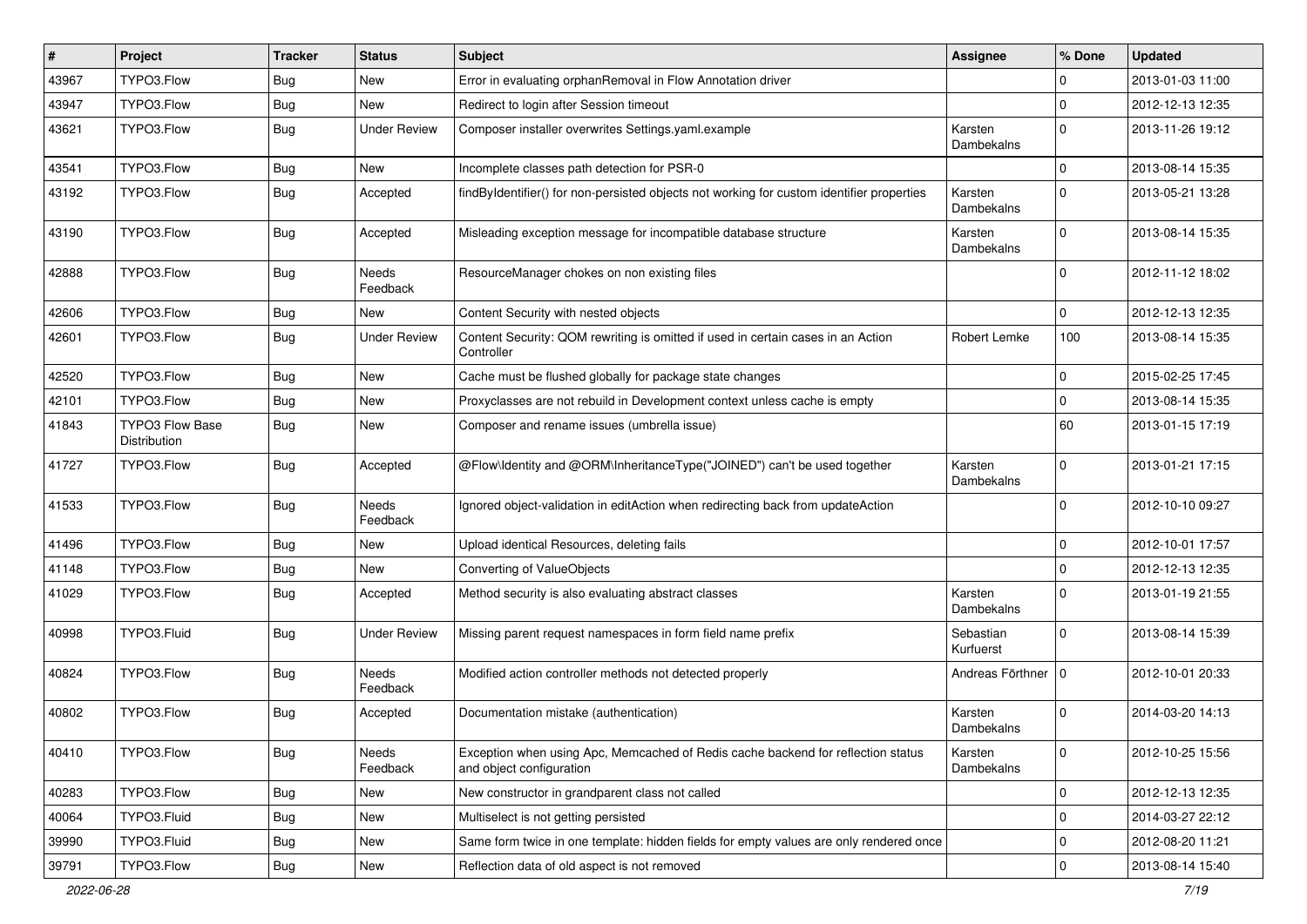| $\vert$ # | Project     | <b>Tracker</b> | <b>Status</b>            | Subject                                                                                              | <b>Assignee</b>             | % Done      | <b>Updated</b>   |
|-----------|-------------|----------------|--------------------------|------------------------------------------------------------------------------------------------------|-----------------------------|-------------|------------------|
| 39699     | TYPO3.Flow  | <b>Bug</b>     | Accepted                 | SQL DDL for TYPO3\FLOW3\Cache\Backend\PdoBackend                                                     | Karsten<br>Dambekalns       | $\Omega$    | 2012-12-13 12:35 |
| 39674     | TYPO3.Flow  | Bug            | New                      | \TYPO3\FLOW3\var dump behaves weird in controller actions doing return                               |                             | $\Omega$    | 2012-08-10 10:09 |
| 39414     | TYPO3.Flow  | Bug            | New                      | <b>Security Documentation</b>                                                                        |                             | $\Omega$    | 2012-12-15 21:41 |
| 39096     | TYPO3.Flow  | <b>Bug</b>     | <b>New</b>               | Unnecessary compile invoked in non production context?                                               |                             | $\Omega$    | 2013-08-14 15:35 |
| 38980     | TYPO3.Flow  | <b>Bug</b>     | New                      | ActionController: behavior of required arguments is not consistent                                   |                             | $\mathbf 0$ | 2014-05-27 14:14 |
| 38459     | TYPO3.Eel   | <b>Bug</b>     | New                      | Accessing a not present property/method should error verbosely                                       | Sebastian<br>Kurfuerst      | $\Omega$    | 2012-08-07 17:06 |
| 38369     | TYPO3.Fluid | Bug            | New                      | Resource ViewHelpers should not fall back to request package                                         |                             | $\Omega$    | 2012-06-25 15:55 |
| 38216     | TYPO3.Flow  | <b>Bug</b>     | <b>Needs</b><br>Feedback | Static method calls in reflected classes refer to _Original class                                    |                             | $\Omega$    | 2012-12-13 12:35 |
| 38004     | TYPO3.Flow  | Bug            | Accepted                 | Missing CheatSheet folder for Getting Started manual                                                 | Karsten<br>Dambekalns       | $\Omega$    | 2014-11-07 10:58 |
| 37619     | TYPO3.Fluid | <b>Bug</b>     | <b>New</b>               | Fatal Error when using variable in name attribute of Section ViewHelper                              |                             | $\Omega$    | 2012-05-30 23:17 |
| 37571     | TYPO3.Flow  | Bug            | New                      | Inherited proxies fail when implementing __clone                                                     |                             | $\Omega$    | 2012-06-04 12:15 |
| 37564     | TYPO3.Flow  | Bug            | New                      | Validation of Parent Object containing properties of type ManyToOne and ManyToMany<br>to same Target |                             | $\Omega$    | 2012-05-29 11:55 |
| 37473     | TYPO3.Flow  | <b>Bug</b>     | <b>New</b>               | Subsequent Exceptions related to Doctrine Entity Manager makes it snap shut                          |                             | $\Omega$    | 2012-10-25 10:29 |
| 37354     | TYPO3.Flow  | Bug            | Accepted                 | Do not apply generateValueHash() and generateUuid() if custom identifier is used                     | Karsten<br>Dambekalns       | $\Omega$    | 2012-07-10 08:30 |
| 37352     | TYPO3.Flow  | <b>Bug</b>     | <b>Under Review</b>      | generateValueHash() should use getIdentifierByObject()                                               | Karsten<br>Dambekalns       | $\Omega$    | 2013-05-21 13:28 |
| 37316     | TYPO3.Flow  | <b>Bug</b>     | <b>New</b>               | Use findBestMatchingLocale instead of getDefaultLocale?                                              |                             | $\Omega$    | 2012-05-20 09:35 |
| 37302     | TYPO3.Flow  | Bug            | <b>Needs</b><br>Feedback | NumberValidator                                                                                      | Carsten Bleicker            | $\Omega$    | 2013-07-03 08:36 |
| 37292     | TYPO3.Flow  | Bug            | <b>Under Review</b>      | PropertyMappingConfiguration::mapUnknownProperties is not passed down to<br>Subconfiguration         | Sebastian<br>Kurfuerst      | $\Omega$    | 2013-11-26 20:21 |
| 37227     | TYPO3.Flow  | Bug            | On Hold                  | securityContext->getParty is not available in widget context                                         |                             | $\Omega$    | 2012-06-25 22:14 |
| 36804     | TYPO3.Flow  | <b>Bug</b>     | <b>New</b>               | Orphaned entities within aggregates are not removed                                                  |                             | $\Omega$    | 2012-05-03 11:54 |
| 36662     | TYPO3.Fluid | Bug            | Needs<br>Feedback        | Checked state isn't always correct when property is collection                                       | Kevin Ulrich<br>Moschallski | $\Omega$    | 2013-08-14 15:39 |
| 36655     | TYPO3.Fluid | <b>Bug</b>     | <b>New</b>               | <b>Pagination Links</b>                                                                              |                             | 0           | 2012-06-23 22:18 |
| 36634     | TYPO3.Flow  | <b>Bug</b>     | New                      | Reconstituted entities do not have their properties set when initializeObject() is called            |                             | $\mathbf 0$ | 2012-04-26 21:28 |
| 36633     | TYPO3.Flow  | <b>Bug</b>     | New                      | Reconstituted entities should not have the FLOW3_Persistence_clone property set                      |                             | $\mathbf 0$ | 2012-04-26 21:24 |
| 36508     | TYPO3.Flow  | Bug            | New                      | AuthenticationProvider Request Patterns                                                              |                             | 0           | 2012-04-24 12:39 |
| 36495     | TYPO3.Flow  | <b>Bug</b>     | New                      | HTTP Response is sent before persistence preventing Exceptions to be displayed on<br>redirect        |                             | $\Omega$    | 2012-04-24 00:28 |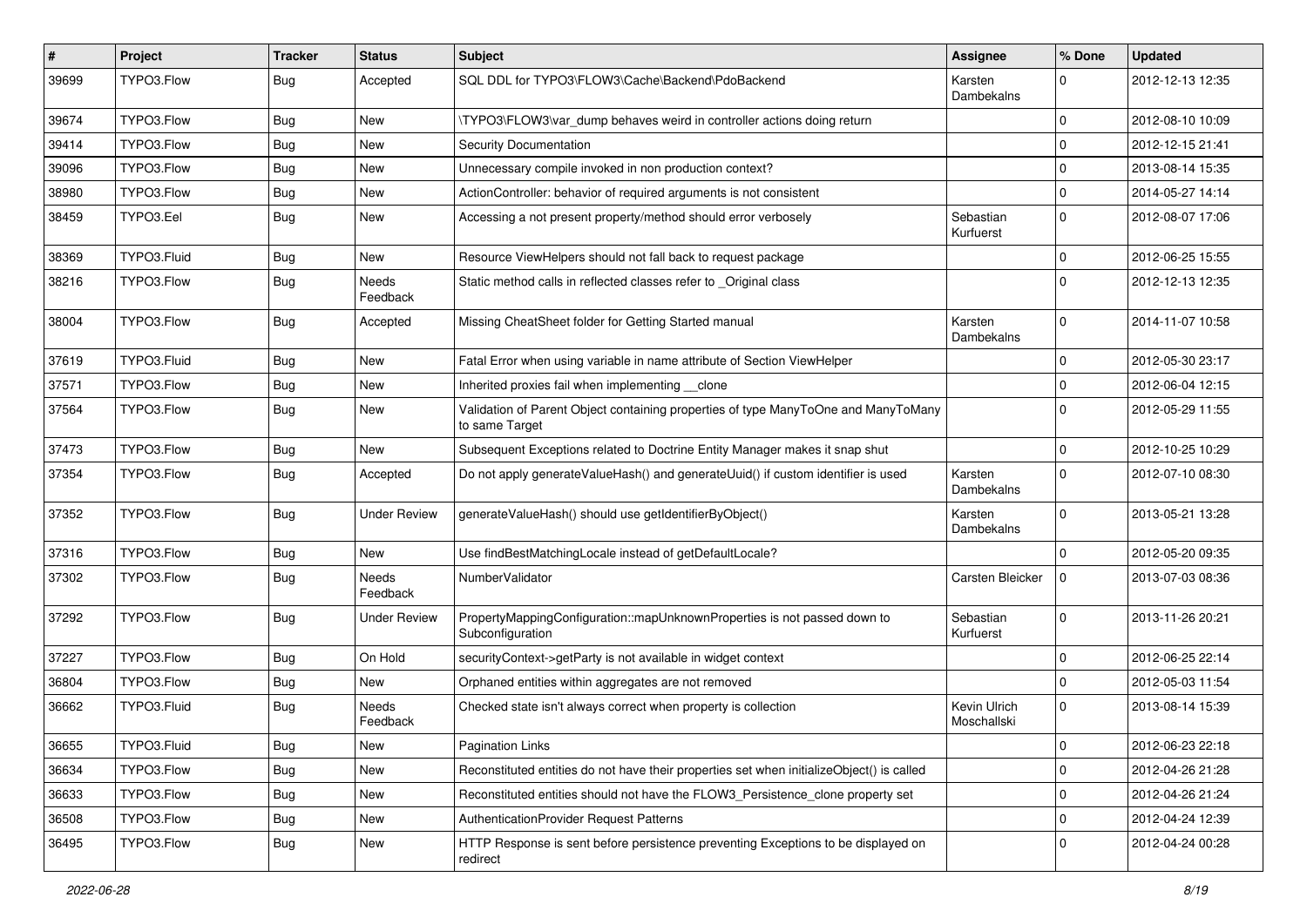| #     | Project     | <b>Tracker</b> | <b>Status</b>            | <b>Subject</b>                                                                                       | <b>Assignee</b>        | % Done      | <b>Updated</b>   |
|-------|-------------|----------------|--------------------------|------------------------------------------------------------------------------------------------------|------------------------|-------------|------------------|
| 35868 | TYPO3.Flow  | Bug            | On Hold                  | Unstable condition in Utility\Environment                                                            | Karsten<br>Dambekalns  | $\Omega$    | 2012-06-25 22:37 |
| 35831 | TYPO3.Flow  | Bug            | <b>New</b>               | Deleting or unpublishing of a resource deletes all published symlinks<br>(Web/_Resources/Persistent) |                        | $\Omega$    | 2012-04-11 09:31 |
| 35720 | TYPO3.Flow  | Bug            | <b>New</b>               | Access denied Exception for widget links to actions with a policy                                    |                        | $\mathbf 0$ | 2012-10-25 14:08 |
| 35083 | TYPO3.Flow  | Bug            | <b>New</b>               | involving SecurityContext in Widget's __wakeup situation leads to an exception                       |                        | $\mathbf 0$ | 2012-03-21 13:06 |
| 34879 | TYPO3.Flow  | Bug            | Accepted                 | Proxied object is not update()able                                                                   | Karsten<br>Dambekalns  | $\Omega$    | 2013-01-22 15:17 |
| 34682 | TYPO3.Fluid | Bug            | <b>Under Review</b>      | Radio Button missing checked on validation error                                                     |                        | $\mathbf 0$ | 2013-11-20 20:58 |
| 34404 | TYPO3.Flow  | <b>Bug</b>     | <b>New</b>               | JsonView transformObject does not respect _descendAll configuration                                  |                        | $\Omega$    | 2012-02-29 01:12 |
| 34134 | TYPO3.Flow  | Bug            | <b>Needs</b><br>Feedback | PropertyMapper throws unnecessary exception                                                          | Christian Müller       | $\mathbf 0$ | 2014-02-19 10:14 |
| 33628 | TYPO3.Fluid | <b>Bug</b>     | Needs<br>Feedback        | Multicheckboxes (multiselect) for Collections don't work                                             | Christian Müller       | $\mathbf 0$ | 2012-06-28 10:27 |
| 33551 | TYPO3.Fluid | Bug            | <b>New</b>               | View helper values break out of a partial scope                                                      | Sebastian<br>Kurfuerst | $\Omega$    | 2013-06-05 14:41 |
| 33465 | TYPO3.Flow  | <b>Bug</b>     | <b>New</b>               | Some vital commands to recover the system fail when recovery is needed                               |                        | $\mathbf 0$ | 2012-01-26 15:51 |
| 33293 | TYPO3.Flow  | <b>Bug</b>     | <b>New</b>               | Injection to private variable results in injection of the the wrong class                            |                        | $\mathbf 0$ | 2012-01-18 16:41 |
| 33078 | TYPO3.Flow  | Bug            | New                      | No Redirect to Login                                                                                 |                        | $\Omega$    | 2012-03-07 17:45 |
| 33055 | TYPO3.Flow  | Bug            | <b>New</b>               | AccessDeniedException instead of WebRedirect                                                         |                        | $\mathbf 0$ | 2014-04-17 15:54 |
| 33024 | TYPO3.Flow  | Bug            | Accepted                 | Exception when validating a float in a Model with the Number validator                               | Karsten<br>Dambekalns  | $\Omega$    | 2012-03-07 22:08 |
| 32873 | TYPO3.Flow  | Bug            | Accepted                 | Value changes for logged in account are not persisted due to session serialization                   | Karsten<br>Dambekalns  | $\Omega$    | 2012-02-01 12:43 |
| 32869 | TYPO3.Flow  | <b>Bug</b>     | New                      | Security config tokenClass doesnt throw exception if not found the class                             |                        | $\Omega$    | 2012-03-19 10:53 |
| 32707 | TYPO3.Flow  | Bug            | Accepted                 | <b>Bad Bad FileBackend</b>                                                                           | Karsten<br>Dambekalns  | $\Omega$    | 2013-05-21 13:33 |
| 32574 | TYPO3.Flow  | Bug            | Accepted                 | FLOW3 enters fork bombs when using cgi-fcgi vs cli                                                   | Karsten<br>Dambekalns  | $\Omega$    | 2012-03-07 17:21 |
| 32425 | TYPO3.Flow  | Bug            | Accepted                 | IpAddressRange methods not completly implemented                                                     | Karsten<br>Dambekalns  | $\Omega$    | 2012-06-28 10:23 |
| 32105 | TYPO3.Flow  | Bug            | New                      | IgnoreValidation ignored if ACL is set for this controller action                                    |                        | $\mathbf 0$ | 2011-11-26 11:22 |
| 31500 | TYPO3.Flow  | Bug            | <b>Under Review</b>      | Argument validation for CLI requests is not done                                                     | Karsten<br>Dambekalns  | $\mathbf 0$ | 2014-02-24 14:00 |
| 31210 | TYPO3.Flow  | Bug            | New                      | constructor of proxy class not compatible with interfaces defening a constructor                     |                        | $\mathbf 0$ | 2011-11-07 22:02 |
| 31002 | TYPO3.Flow  | <b>Bug</b>     | New                      | Generated __sleep method handles static properties as members.                                       |                        | $\mathbf 0$ | 2011-10-21 13:20 |
| 30937 | TYPO3.Fluid | <b>Bug</b>     | New                      | CropViewHelper stringToTruncate can't be supplied so it can't be easily extended                     |                        | 100         | 2011-10-21 13:37 |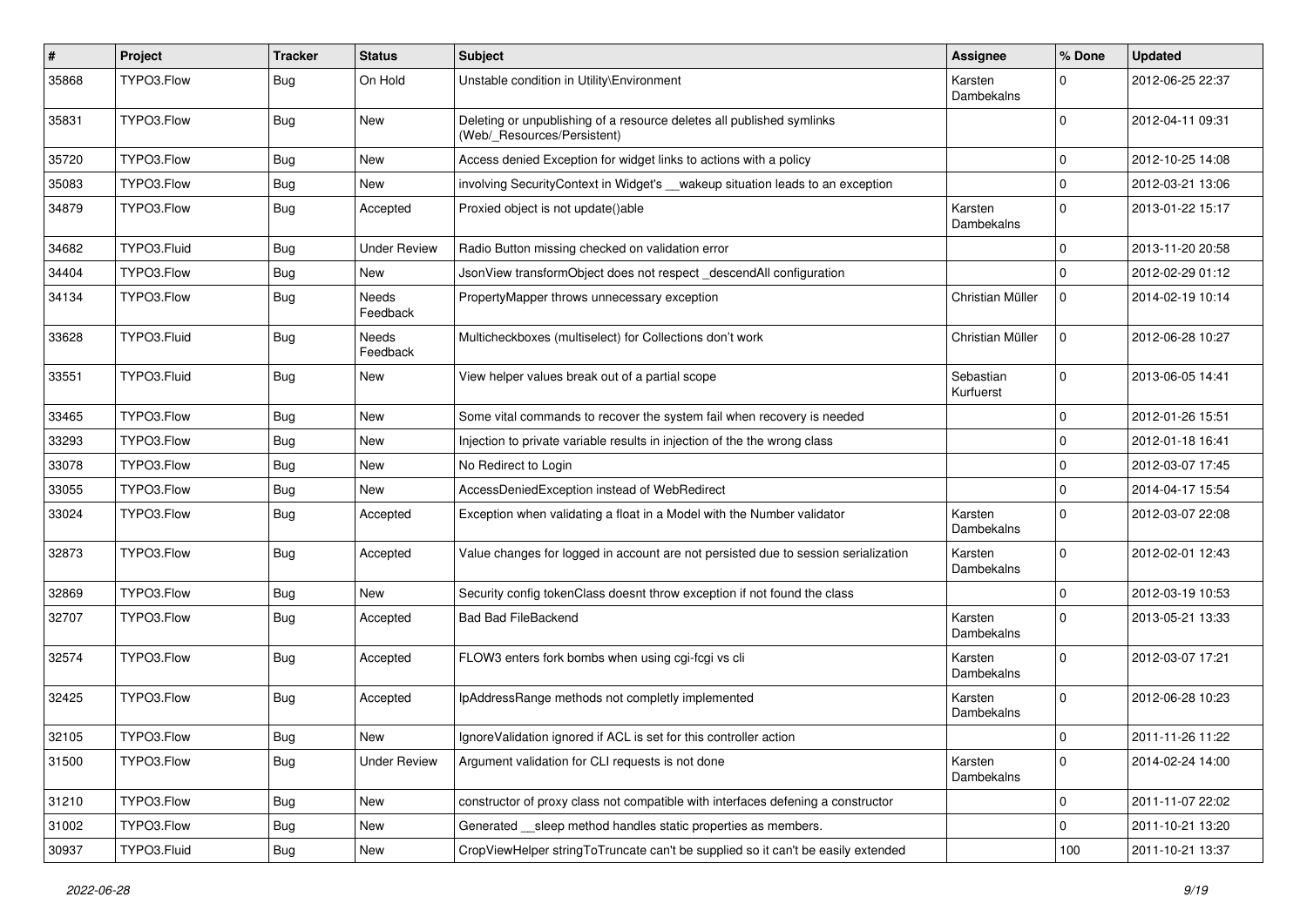| $\#$  | Project     | <b>Tracker</b> | <b>Status</b>            | Subject                                                                                                                                                 | <b>Assignee</b>        | % Done       | <b>Updated</b>   |
|-------|-------------|----------------|--------------------------|---------------------------------------------------------------------------------------------------------------------------------------------------------|------------------------|--------------|------------------|
| 30425 | TYPO3.Flow  | <b>Bug</b>     | New                      | New methods are not updated in Policies during Development                                                                                              |                        | 0            | 2011-10-21 13:20 |
| 30424 | TYPO3.Flow  | <b>Bug</b>     | <b>New</b>               | Forward object arguments with changes                                                                                                                   |                        | $\mathbf 0$  | 2011-10-21 13:20 |
| 29425 | TYPO3.Flow  | Bug            | New                      | Deletion of a blog post with resources fails with FK constraint error                                                                                   |                        | $\mathbf 0$  | 2011-10-21 13:20 |
| 29405 | TYPO3.Flow  | Bug            | New                      | When storing a new entity inside the session, it will be fully serialized instead of just the<br>reference being stored                                 |                        | $\mathbf 0$  | 2013-04-04 11:34 |
| 28554 | TYPO3.Fluid | <b>Bug</b>     | New                      | (v4) implement feature flag to disable caching                                                                                                          |                        | $\mathbf 0$  | 2011-10-21 13:37 |
| 28553 | TYPO3.Fluid | Bug            | New                      | improve XHProf test setup                                                                                                                               |                        | $\mathbf{0}$ | 2011-10-21 13:37 |
| 28552 | TYPO3.Fluid | Bug            | New                      | (v5) write ViewHelper test for compiled run; adjust functional test to do two passes<br>(uncached & cached)                                             |                        | $\mathbf 0$  | 2011-10-21 13:37 |
| 28551 | TYPO3.Fluid | Bug            | Accepted                 | (v4) backport VHTest                                                                                                                                    | Sebastian<br>Kurfuerst | 80           | 2011-10-21 13:37 |
| 28550 | TYPO3.Fluid | Bug            | <b>New</b>               | (v4) make widgets cacheable, i.e. not implement childnodeaccess interface                                                                               |                        | $\mathbf 0$  | 2011-10-21 13:37 |
| 28549 | TYPO3.Fluid | Bug            | <b>New</b>               | make widgets cacheable, i.e. not implement childnodeaccess interface                                                                                    |                        | 0            | 2011-10-21 13:37 |
| 28319 | TYPO3.Flow  | Bug            | Needs<br>Feedback        | Access denied will be logged at the wrong location in nested calls                                                                                      |                        | $\Omega$     | 2012-03-14 14:52 |
| 28016 | TYPO3.Flow  | Bug            | <b>Needs</b><br>Feedback | Cascade remove of cleared ArrayCollection                                                                                                               | Karsten<br>Dambekalns  | $\Omega$     | 2013-02-14 20:46 |
| 27798 | TYPO3.Flow  | Bug            | Accepted                 | CSRF protection not working for forms in a plugin                                                                                                       |                        | $\mathbf{0}$ | 2013-08-14 15:35 |
| 27721 | TYPO3.Flow  | Bug            | Needs<br>Feedback        | Permissions of uploaded resources not correct                                                                                                           | Karsten<br>Dambekalns  | $\mathbf 0$  | 2012-03-15 10:37 |
| 27607 | TYPO3.Fluid | <b>Bug</b>     | New                      | Make Fluid comparisons work when first element is STRING, second is NULL.                                                                               |                        | $\mathbf{0}$ | 2012-03-12 19:18 |
| 27379 | TYPO3.Flow  | Bug            | Needs<br>Feedback        | add check to clear the database at tearDown in testing                                                                                                  |                        | $\Omega$     | 2012-03-14 14:41 |
| 27088 | TYPO3.Flow  | Bug            | On Hold                  | initializeObject() is called too early when reconstructing entities                                                                                     |                        | $\mathbf 0$  | 2013-04-08 17:53 |
| 27045 | TYPO3.Flow  | <b>Bug</b>     | New                      | Introduced properties are not available in the reflection service during a compile run                                                                  |                        | $\mathbf 0$  | 2013-12-07 11:14 |
| 25988 | TYPO3.Flow  | Bug            | <b>New</b>               | Useless proxies are built for some classes                                                                                                              |                        | $\mathbf 0$  | 2011-10-21 13:20 |
| 13559 | TYPO3.Flow  | Bug            | Accepted                 | ObjectSerializer failes with persistent objects within arrays                                                                                           | Karsten<br>Dambekalns  | $\mathbf 0$  | 2012-11-08 09:39 |
| 13045 | TYPO3.Fluid | <b>Bug</b>     | <b>New</b>               | Entity decode of strings are different between if-conditions and output of variable                                                                     |                        | $\mathbf{0}$ | 2011-10-21 13:37 |
| 12863 | TYPO3.Fluid | Bug            | New                      | Attributes of a viewhelper can't contain a '-'                                                                                                          | Sebastian<br>Kurfuerst | $\mathbf 0$  | 2011-10-21 13:37 |
| 11039 | TYPO3.Flow  | <b>Bug</b>     | Needs<br>Feedback        | Static object container injects properties to result of factory object                                                                                  |                        | 0            | 2012-03-14 13:41 |
| 10678 | TYPO3.Flow  | <b>Bug</b>     | New                      | ReflectionService doesn't reflect methods of child classes correctly when they get<br>reflected before their parent class in the initialization process |                        | $\mathbf{0}$ | 2011-10-21 13:20 |
| 8648  | TYPO3.Fluid | <b>Bug</b>     | New                      | format.crop ViewHelper should support all features of the crop stdWrap function                                                                         |                        | 0            | 2011-10-21 13:37 |
| 3481  | TYPO3.Fluid | <b>Bug</b>     | New                      | Use ViewHelperVariableContainer in PostParseFacet                                                                                                       |                        | 0            | 2011-10-21 13:37 |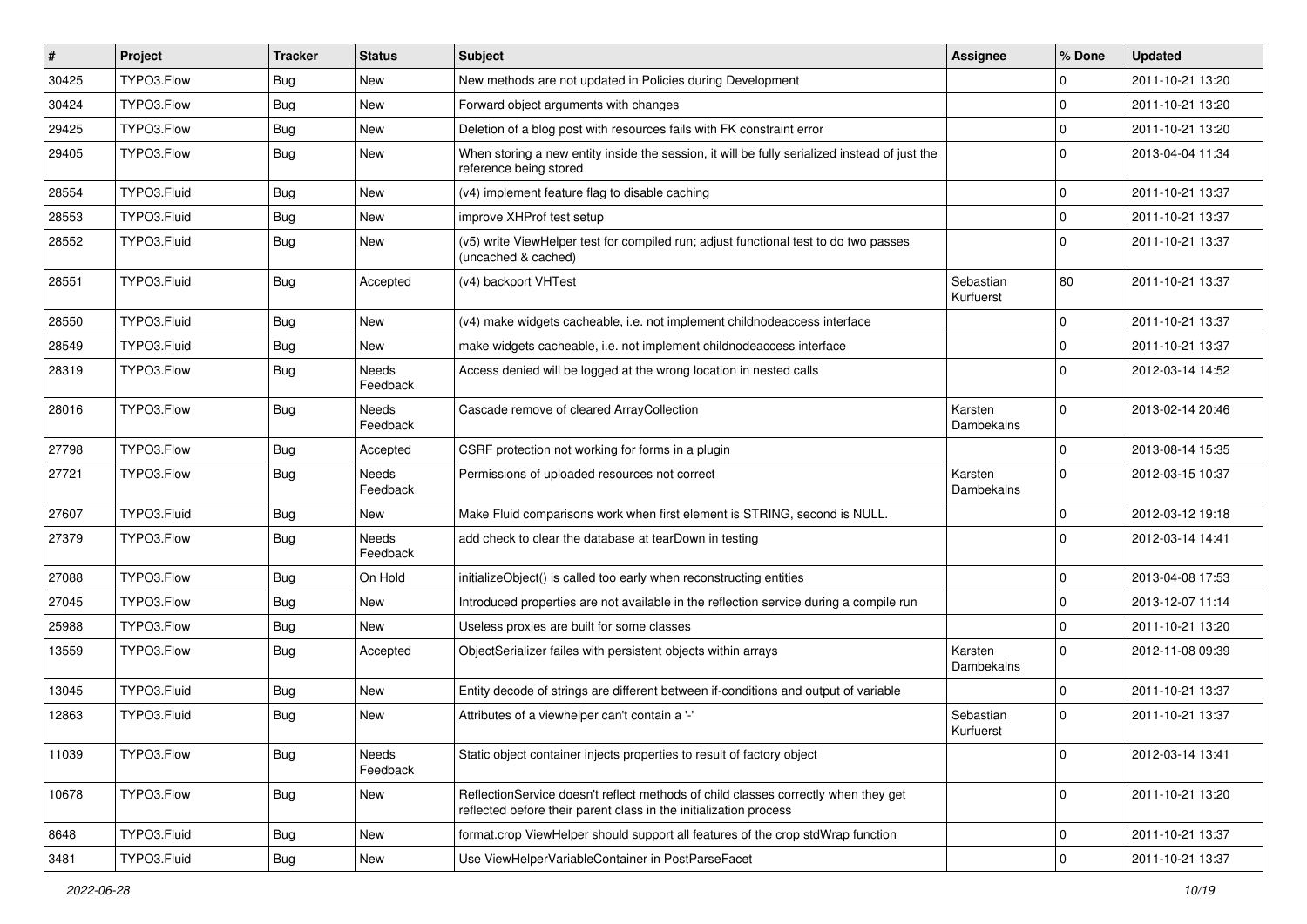| $\sharp$ | Project         | <b>Tracker</b> | <b>Status</b>       | Subject                                                                                                 | <b>Assignee</b>        | % Done      | <b>Updated</b>   |
|----------|-----------------|----------------|---------------------|---------------------------------------------------------------------------------------------------------|------------------------|-------------|------------------|
| 2974     | TYPO3.Flow      | Bug            | New                 | Aspect / Proxy Cache is not emptied automatically if an interface used for introduction<br>was modified | Robert Lemke           | 0           | 2011-10-21 13:20 |
| 64842    | TYPO3.Flow      | Feature        | <b>New</b>          | Validation of Property should also happen before Property Mapping.                                      |                        | 0           | 2015-02-04 10:35 |
| 62346    | TYPO3.Fluid     | Feature        | New                 | f:comment should have high precende                                                                     |                        | 0           | 2014-10-20 11:33 |
| 60271    | TYPO3.Fluid     | Feature        | <b>New</b>          | Paginate viewhelper, should also support arrays                                                         |                        | 0           | 2014-07-11 13:19 |
| 60181    | TYPO3.Fluid     | Feature        | New                 | Caching mechanism for Fluid Views/Templates                                                             |                        | $\pmb{0}$   | 2014-07-08 13:18 |
| 60095    | TYPO3.Flow      | Feature        | <b>Under Review</b> | LockManager's LockHoldingStackPage should be configurable                                               |                        | $\mathbf 0$ | 2014-07-07 11:15 |
| 60003    | TYPO3.Fluid     | Feature        | New                 | Add required-Attribute to f:form.password                                                               |                        | $\mathbf 0$ | 2014-06-30 16:53 |
| 59672    | TYPO3.Flow      | Feature        | <b>Under Review</b> | Add support for Doctrine 2.5 embeddables                                                                | Alexander Berl         | 0           | 2015-04-08 17:42 |
| 59244    | TYPO3.Flow      | Feature        | <b>New</b>          | Message or Container needs context                                                                      |                        | 0           | 2014-05-31 11:47 |
| 58622    | TYPO3.Flow      | Feature        | New                 | Clearer Exception: Array to string conversion                                                           |                        | $\mathbf 0$ | 2016-06-13 18:15 |
| 58579    | TYPO3.Flow      | Feature        | <b>New</b>          | Adding own environment constants to Flow                                                                |                        | 50          | 2014-05-06 22:14 |
| 57763    | TYPO3.Flow      | Feature        | <b>New</b>          | Allow controller / package / action as params in<br>\TYPO3\Fluid\ViewHelpers\Form\ButtonViewHelper      |                        | $\mathbf 0$ | 2014-04-09 12:43 |
| 56916    | TYPO3.Flow      | Feature        | <b>New</b>          | Support PATCH request method as of RFC5789                                                              |                        | 0           | 2014-03-14 16:50 |
| 56744    | TYPO3.Flow      | Feature        | New                 | stay logged in                                                                                          |                        | $\mathbf 0$ | 2014-03-27 12:17 |
| 56639    | TYPO3.Flow      | Feature        | New                 | Implement "getPrivateStorageUriByResource()" for recieving (image-) file URIs                           | Robert Lemke           | 0           | 2014-03-07 10:06 |
| 56556    | TYPO3.Flow      | Feature        | <b>New</b>          | support has Property and is Property                                                                    |                        | 0           | 2014-04-08 00:34 |
| 56486    | TYPO3.Flow      | Feature        | New                 | Optimize the ObjectManager for performance                                                              |                        | $\mathbf 0$ | 2014-03-04 17:33 |
| 56036    | TYPO3.Flow      | Feature        | New                 | Optimize autoloading                                                                                    |                        | $\mathbf 0$ | 2014-03-03 11:15 |
| 55870    | TYPO3.Flow      | Feature        | New                 | Enhance f:form.textfield or add a f:form.datefield VH with enhanced validation and<br>propertymapping   | Christian Müller       | 0           | 2014-04-15 12:32 |
| 55831    | TYPO3.Flow      | Feature        | <b>New</b>          | Different scenarios for session settings                                                                |                        | $\mathbf 0$ | 2014-02-10 11:21 |
| 55793    | TYPO3.Flow      | Feature        | <b>Under Review</b> | Add Support for groupBy                                                                                 | Kerstin<br>Huppenbauer | $\mathbf 0$ | 2014-09-02 09:38 |
| 55719    | TYPO3.Flow      | Feature        | <b>New</b>          | Support additional Resource Folders                                                                     |                        | 0           | 2014-02-06 11:38 |
| 55199    | TYPO3.Flow      | Feature        | New                 | Avoid Buffering of Shell output                                                                         |                        | 0           | 2014-03-31 12:34 |
| 54037    | TYPO3.Flow      | Feature        | <b>Under Review</b> | JsonView accepts encoding options                                                                       |                        | 0           | 2014-12-14 11:46 |
| 53971    | TYPO3.Kickstart | Feature        | New                 | Login functionality                                                                                     |                        | $\mathbf 0$ | 2013-12-16 10:39 |
| 53177    | TYPO3.Flow      | Feature        | New                 | entity resource policy value support for `this`                                                         |                        | $\mathbf 0$ | 2014-05-20 09:22 |
| 52640    | TYPO3.Fluid     | Feature        | <b>Under Review</b> | Create an UnlessViewHelper as opposite to the IfViewHelper                                              | <b>Marc Neuhaus</b>    | $\mathbf 0$ | 2014-08-01 09:02 |
| 52590    | TYPO3.Flow      | Feature        | New                 | Provide a way to get the Doctrine QueryBuilder                                                          |                        | $\mathbf 0$ | 2013-10-11 10:39 |
| 51676    | TYPO3.Flow      | Feature        | <b>Under Review</b> | Support of symlinks for Resources                                                                       |                        | 100         | 2015-06-13 12:51 |
| 51459    | TYPO3.Flow      | Feature        | New                 | Allow catching of particular exceptions on property mapping                                             |                        | $\mathbf 0$ | 2013-10-22 13:44 |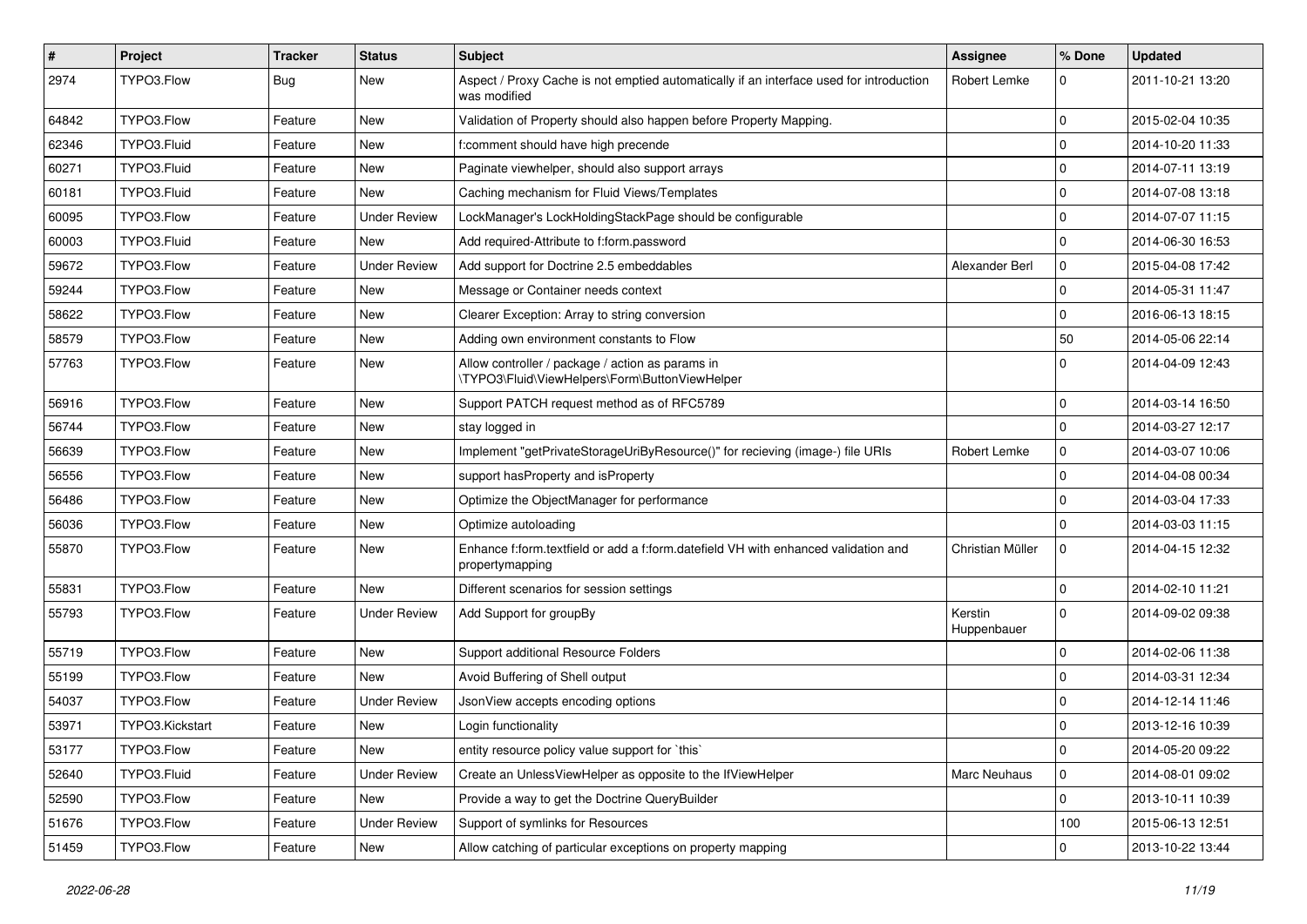| $\vert$ # | Project     | <b>Tracker</b> | <b>Status</b>       | Subject                                                                                           | <b>Assignee</b>       | ∣% Done        | <b>Updated</b>   |
|-----------|-------------|----------------|---------------------|---------------------------------------------------------------------------------------------------|-----------------------|----------------|------------------|
| 51277     | TYPO3.Fluid | Feature        | New                 | ViewHelper context should be aware of actual file occurrence                                      |                       | $\Omega$       | 2013-08-23 08:43 |
| 51100     | TYPO3.Fluid | Feature        | <b>New</b>          | Links with absolute URI should have the option of URI Scheme                                      |                       | $\Omega$       | 2013-08-16 12:06 |
| 50901     | TYPO3.Flow  | Feature        | New                 | @IgnoreValidation also for class fields                                                           |                       | $\overline{0}$ | 2014-02-21 10:01 |
| 50262     | TYPO3.Flow  | Feature        | New                 | Add Keywords to composer Json                                                                     |                       | $\Omega$       | 2013-07-21 22:49 |
| 50115     | TYPO3.Flow  | Feature        | <b>Under Review</b> | During the policy loading, we need to take care if class exist                                    | Dominique Feyer       | $\overline{0}$ | 2013-10-04 10:23 |
| 49756     | TYPO3.Fluid | Feature        | <b>Under Review</b> | Select values by array key in checkbox viewhelper                                                 |                       | 0              | 2014-03-25 02:40 |
| 49050     | TYPO3.Flow  | Feature        | New                 | Allow Subqueries in QueryInterface                                                                |                       | 0              | 2013-06-12 10:43 |
| 49039     | TYPO3.Flow  | Feature        | New                 | RFC: Use PSR-3 logger interface in Flow                                                           |                       | $\mathbf 0$    | 2013-07-10 15:19 |
| 48862     | TYPO3.Flow  | Feature        | <b>New</b>          | Possibility to exclude package from file monitoring                                               |                       | $\Omega$       | 2013-06-05 10:03 |
| 48657     | TYPO3.Flow  | Feature        | <b>Under Review</b> | support HTTP_RANGE                                                                                |                       | $\Omega$       | 2013-06-20 16:19 |
| 48409     | TYPO3.Flow  | Feature        | New                 | Introduce new Annotation "Slot" for wiring signal and slots                                       |                       | 0              | 2013-05-23 19:02 |
| 48355     | TYPO3.Fluid | Feature        | New                 | Assign output of viewhelper to template variable for further processing.                          |                       | $\mathbf 0$    | 2013-07-06 18:05 |
| 48167     | TYPO3.Flow  | Feature        | Accepted            | Command line account and role browsing                                                            | Adrian Föder          | $\overline{0}$ | 2013-05-21 13:28 |
| 47951     | TYPO3.Flow  | Feature        | New                 | Warn if persistence stack is not empty at the end of a get-request                                |                       | $\overline{0}$ | 2013-05-21 13:28 |
| 47456     | TYPO3.Flow  | Feature        | New                 | ManyToOne and OneToOne Relations of Objects passed as Action Argument are<br>loaded automatically |                       | $\Omega$       | 2013-08-28 15:11 |
| 47404     | TYPO3.Flow  | Feature        | New                 | Add getters and setters methods for introduced properties                                         |                       | $\Omega$       | 2013-05-21 13:28 |
| 47339     | TYPO3.Flow  | Feature        | Needs<br>Feedback   | Allow RequestHandlers to get the current Request injected                                         | Alexander Berl        | $\mathbf 0$    | 2013-05-21 13:28 |
| 47273     | TYPO3.Flow  | Feature        | New                 | Support mapping properties with differing types for setter and property                           |                       | $\mathbf 0$    | 2013-05-21 13:28 |
| 47191     | TYPO3.Flow  | Feature        | <b>Under Review</b> | Make (property) Validators aware of parent class and the property they belong to                  |                       | $\Omega$       | 2015-02-13 18:25 |
| 47075     | TYPO3.Flow  | Feature        | New                 | Make Exception more meaningful                                                                    |                       | $\Omega$       | 2013-05-21 13:28 |
| 46910     | TYPO3.Flow  | Feature        | New                 | Composer integration - PackageStates.php                                                          |                       | $\Omega$       | 2013-05-21 13:28 |
| 46816     | TYPO3.Flow  | Feature        | New                 | Add xcache cache backend                                                                          |                       | 0              | 2013-05-21 13:28 |
| 46545     | TYPO3.Fluid | Feature        | New                 | Better support for arrays in options of SelectViewHelper                                          |                       | $\overline{0}$ | 2013-03-22 13:35 |
| 46371     | TYPO3.Flow  | Feature        | <b>New</b>          | Support compilation of static information in proxy classes                                        | Christopher<br>Hlubek | $\Omega$       | 2013-03-16 21:26 |
| 46318     | TYPO3.Flow  | Feature        | New                 | [caching framework] Extend cache interface to handle multiple entries                             |                       | $\Omega$       | 2013-03-15 12:19 |
| 46257     | TYPO3.Fluid | Feature        | <b>Under Review</b> | Add escape sequence support for Fluid                                                             |                       | $\overline{0}$ | 2015-01-26 09:00 |
| 46216     | TYPO3.Flow  | Feature        | New                 | Add wincache cache backend                                                                        |                       | $\overline{0}$ | 2013-03-12 20:55 |
| 46063     | TYPO3.Flow  | Feature        | New                 | Implement username password provider with "remember me" persistent cookie                         | Christopher<br>Hlubek | $\overline{0}$ | 2014-09-23 00:26 |
| 46050     | TYPO3.Flow  | Feature        | New                 | To decouple log file writing at Logger->logException                                              |                       | $\overline{0}$ | 2013-03-05 21:43 |
| 45851     | TYPO3.Flow  | Feature        | Needs<br>Feedback   | Allow referencing environment variables in Settings.yaml                                          | Adrian Föder          | $\overline{0}$ | 2013-04-30 14:12 |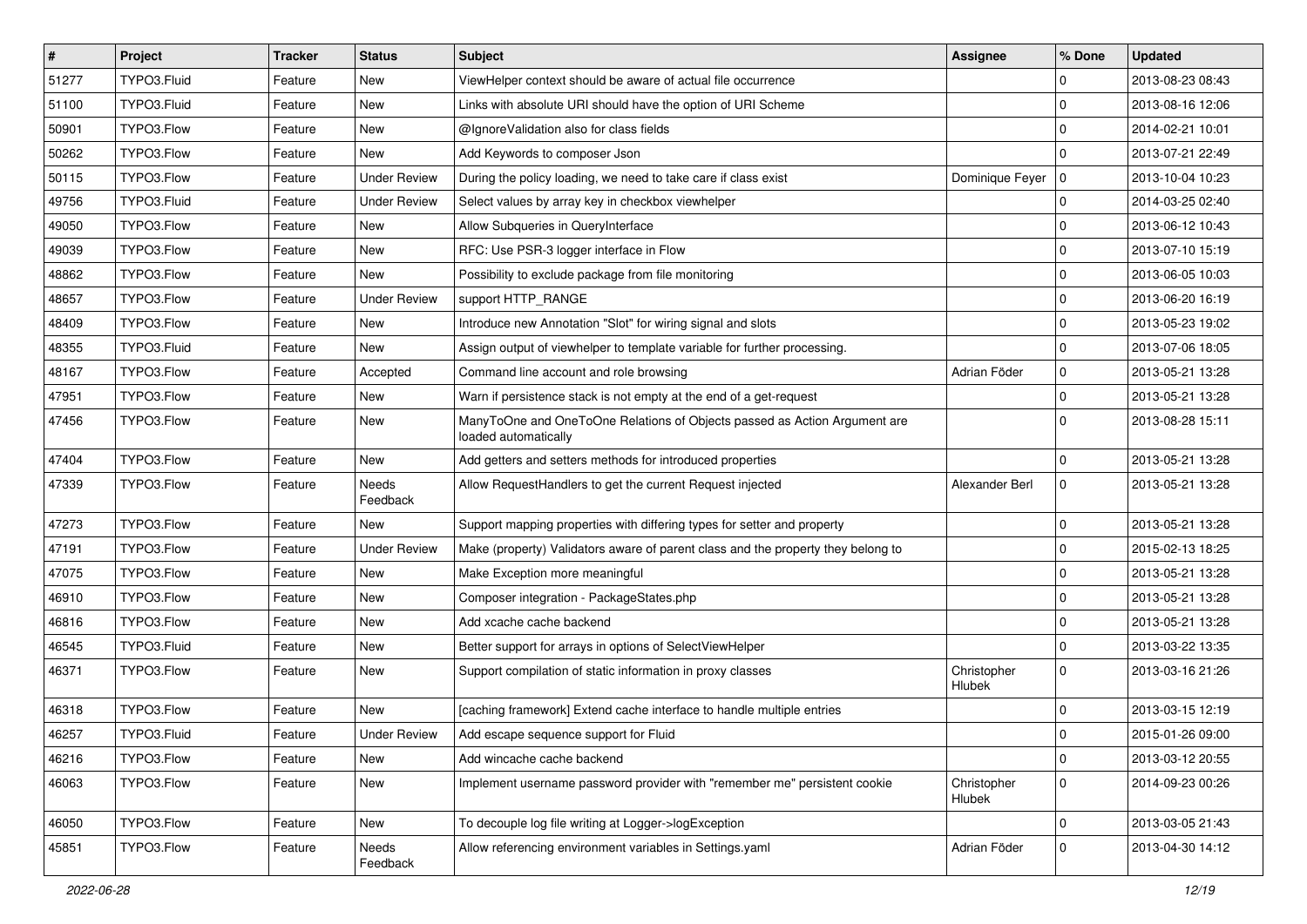| $\vert$ # | Project                                       | <b>Tracker</b> | <b>Status</b>            | <b>Subject</b>                                                                     | <b>Assignee</b>         | % Done       | <b>Updated</b>   |
|-----------|-----------------------------------------------|----------------|--------------------------|------------------------------------------------------------------------------------|-------------------------|--------------|------------------|
| 45409     | TYPO3.Flow                                    | Feature        | <b>New</b>               | Support validation of abstract nested properties                                   |                         | 0            | 2013-05-21 13:28 |
| 45345     | TYPO3.Fluid                                   | Feature        | Needs<br>Feedback        | Easy to use comments for fluid that won't show in output                           |                         | $\Omega$     | 2013-03-26 20:40 |
| 45164     | <b>TYPO3 Flow Base</b><br><b>Distribution</b> | Feature        | Accepted                 | Define syntax for validation rules in YAML                                         | Karsten<br>Dambekalns   | $\mathbf{0}$ | 2013-02-05 10:52 |
| 45153     | TYPO3.Fluid                                   | Feature        | <b>New</b>               | f:be.menus.actionMenuItem - Detection of the current select option is insufficient |                         | $\mathbf 0$  | 2013-02-04 23:17 |
| 45103     | TYPO3.Flow                                    | Feature        | New                      | Make static resource URI generation available outside of Fluid                     |                         | $\mathbf 0$  | 2013-02-03 13:16 |
| 45100     | TYPO3.Flow                                    | Feature        | <b>Under Review</b>      | RequestDispatchingAspect should check if entry point can handle current request    | Christopher<br>Hlubek   | $\Omega$     | 2013-02-08 15:32 |
| 44891     | TYPO3.Flow                                    | Feature        | <b>New</b>               | Routes should be able to enforce http/https protocol                               |                         | $\mathbf 0$  | 2014-05-14 19:55 |
| 44738     | TYPO3.Flow                                    | Feature        | <b>New</b>               | Re-Validation of argument's custom validators                                      |                         | $\mathbf 0$  | 2013-01-23 09:19 |
| 44563     | TYPO3.Flow                                    | Feature        | New                      | Logged in users via HTTP Basic always get re-authenticated                         |                         | $\mathbf 0$  | 2013-01-16 11:28 |
| 44123     | TYPO3.Flow                                    | Feature        | <b>New</b>               | Make the "Flow requires the PHP setting "date.timezone"" error more beautiful      |                         | $\mathbf{0}$ | 2013-12-25 01:55 |
| 43841     | TYPO3.Flow                                    | Feature        | New                      | Add package support to validation errors                                           |                         | $\mathbf{0}$ | 2012-12-10 16:20 |
| 43572     | TYPO3.Flow                                    | Feature        | <b>New</b>               | Uri should support manipulation of query arguments                                 |                         | $\mathbf{0}$ | 2012-12-04 09:55 |
| 43424     | TYPO3.Kickstart                               | Feature        | <b>Under Review</b>      | Support subpackage when kickstarting model & repository                            | Karsten<br>Dambekalns   | $\Omega$     | 2014-11-20 22:35 |
| 43346     | TYPO3.Fluid                                   | Feature        | <b>Under Review</b>      | Allow property mapping configuration via template                                  | Karsten<br>Dambekalns   | $\mathbf{0}$ | 2013-12-16 10:14 |
| 43082     | TYPO3.Flow                                    | Feature        | <b>Needs</b><br>Feedback | Add CLI support for scaffolding models, views, controller                          |                         | $\Omega$     | 2015-01-05 11:39 |
| 42397     | TYPO3.Fluid                                   | Feature        | <b>New</b>               | Missing viewhelper for general links                                               |                         | $\mathbf 0$  | 2012-10-25 19:20 |
| 41900     | TYPO3.Flow                                    | Feature        | Accepted                 | Check for duplicate PSR-0 autoload namespaces                                      | Christian Jul<br>Jensen | $\mathsf{O}$ | 2013-05-21 13:28 |
| 41420     | TYPO3.Flow                                    | Feature        | <b>New</b>               | Support entity versioning                                                          |                         | $\mathbf{0}$ | 2012-09-27 14:11 |
| 40555     | TYPO3.Flow                                    | Feature        | Accepted                 | Missing command arguments parameter in Core\Booting\Scripts::executeCommand()      | Karsten<br>Dambekalns   | $\Omega$     | 2013-05-21 13:28 |
| 40418     | TYPO3.Flow                                    | Feature        | Needs<br>Feedback        | Add an option to flow3:cache: flush thats keeps user sessions active               |                         | $\Omega$     | 2014-10-03 20:17 |
| 40081     | TYPO3.Fluid                                   | Feature        | New                      | Allow assigned variables as keys in arrays                                         |                         | $\mathbf{0}$ | 2013-10-02 09:38 |
| 39936     | TYPO3.Fluid                                   | Feature        | <b>New</b>               | registerTagAttribute should handle default values                                  |                         | $\mathbf 0$  | 2013-01-21 23:29 |
| 39910     | TYPO3.Flow                                    | Feature        | Accepted                 | Ability to query user based on roles                                               |                         | $\mathbf 0$  | 2013-05-21 13:28 |
| 39790     | TYPO3.Kickstart                               | Feature        | <b>New</b>               | Allow forward slashes where backslashes need to be specified                       |                         | $\mathbf{0}$ | 2012-08-14 09:28 |
| 39788     | TYPO3.Flow                                    | Feature        | <b>New</b>               | RFC: Repository based NotExistsValidator                                           |                         | $\mathbf{0}$ | 2012-08-14 16:14 |
| 39609     | TYPO3.Flow                                    | Feature        | Accepted                 | <b>Migration Version</b>                                                           | Karsten<br>Dambekalns   | 50           | 2013-05-21 13:28 |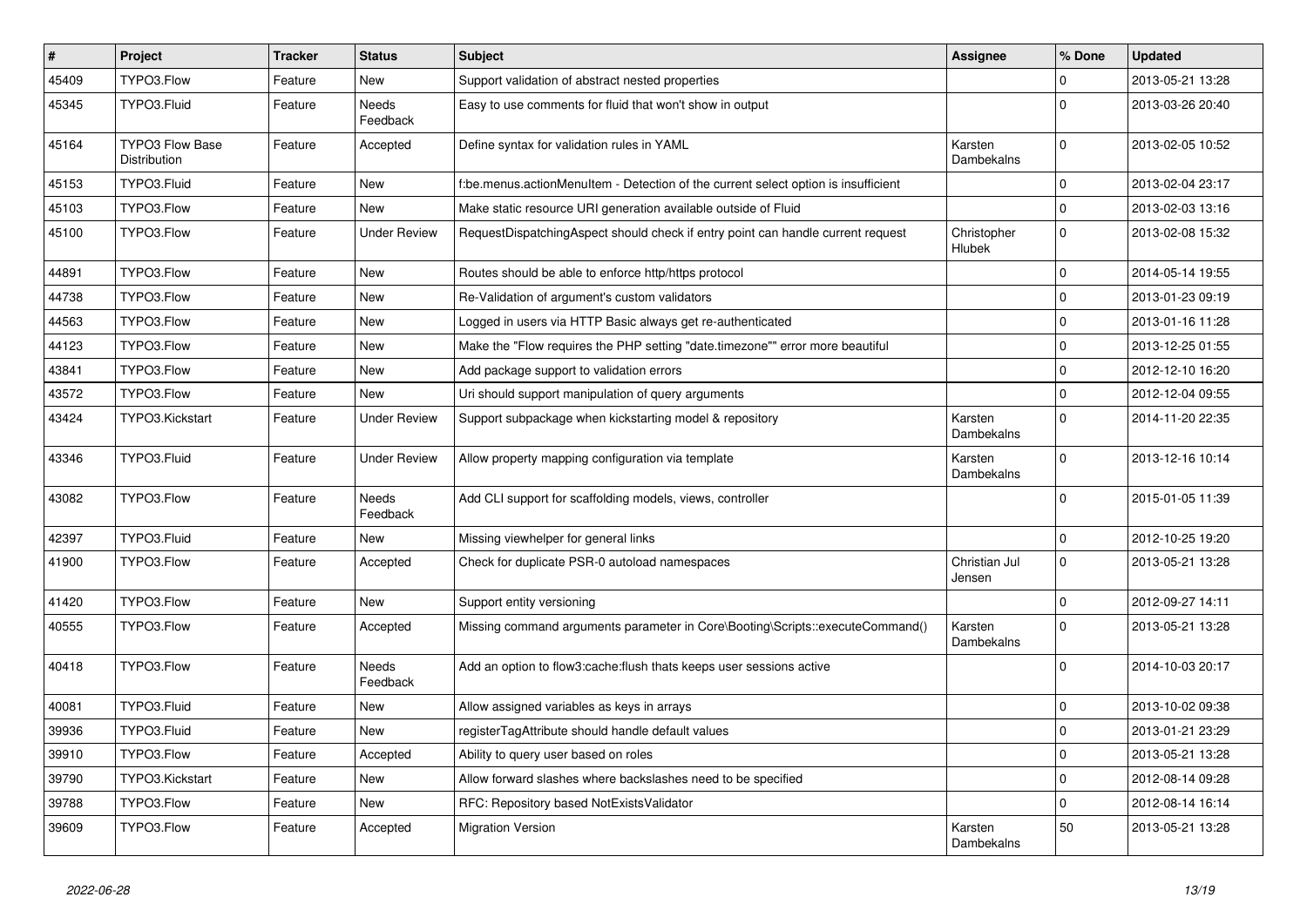| $\sharp$ | Project     | <b>Tracker</b> | <b>Status</b>       | Subject                                                                                                   | <b>Assignee</b>              | % Done       | <b>Updated</b>   |
|----------|-------------|----------------|---------------------|-----------------------------------------------------------------------------------------------------------|------------------------------|--------------|------------------|
| 39253    | TYPO3.Flow  | Feature        | Accepted            | Remove mirroring mode option and code                                                                     | Karsten<br>Dambekalns        | $\mathbf 0$  | 2013-05-21 13:28 |
| 39088    | TYPO3.Flow  | Feature        | New                 | Add a sgnalslot before compilation                                                                        |                              | $\mathbf 0$  | 2012-12-11 10:30 |
| 38379    | TYPO3.Eel   | Feature        | New                 | Implement a Eel-ViewHelper                                                                                |                              | $\mathbf 0$  | 2013-04-08 11:03 |
| 38222    | TYPO3.Flow  | Feature        | New                 | Step execution signals with concrete name                                                                 |                              | $\mathbf 0$  | 2013-02-21 16:39 |
| 38130    | TYPO3.Fluid | Feature        | New                 | Checkboxes and multiple select fields should have an assignable default value                             |                              | $\mathbf 0$  | 2012-06-17 09:54 |
| 38065    | TYPO3.Flow  | Feature        | <b>New</b>          | Implement content security for DQL queries                                                                | Andreas Förthner   0         |              | 2013-05-21 13:28 |
| 37885    | TYPO3.Flow  | Feature        | New                 | Add CLI to show the object-configuration for a FLOW3 object-name                                          | <b>Martin Ficzel</b>         | $\mathbf 0$  | 2013-05-21 13:28 |
| 37846    | TYPO3.Flow  | Feature        | New                 | Should be able to declare more than one controllerObjectName per requestPatterns                          |                              | 0            | 2012-06-11 11:10 |
| 37405    | TYPO3.Flow  | Feature        | <b>Under Review</b> | When changing a property wich is used in routing the Link-VH should direkt to the new<br>properties value |                              | $\Omega$     | 2014-11-02 18:25 |
| 37373    | TYPO3.Flow  | Feature        | <b>Under Review</b> | Make annotation overrides / "injection" via Objects.yaml possible                                         | Marc Neuhaus                 | $\mathsf 0$  | 2013-05-21 13:28 |
| 37372    | TYPO3.Flow  | Feature        | Accepted            | Inheritance in ORM should be configured automatically                                                     | Karsten<br>Dambekalns        | $\mathbf 0$  | 2013-05-21 13:28 |
| 37279    | TYPO3.Flow  | Feature        | <b>New</b>          | Request PropertyMapping                                                                                   |                              | $\mathbf 0$  | 2012-05-18 16:06 |
| 37212    | TYPO3.Flow  | Feature        | Accepted            | Edge Side Includes (ESI)                                                                                  | Robert Lemke                 | $\mathbf 0$  | 2013-05-21 13:28 |
| 37095    | TYPO3.Fluid | Feature        | New                 | It should be possible to set a different template on a Fluid TemplateView inside an<br>action             | Christopher<br><b>Hlubek</b> | $\mathbf 0$  | 2012-05-11 13:54 |
| 36955    | TYPO3.Flow  | Feature        | <b>New</b>          | Add type filter to var_dump()                                                                             |                              | $\mathbf{0}$ | 2012-05-08 16:39 |
| 36715    | TYPO3.Flow  | Feature        | Accepted            | Make simultaneous use of multiple persistence backends possible                                           | Karsten<br>Dambekalns        | $\mathbf 0$  | 2013-11-20 21:17 |
| 36559    | TYPO3.Fluid | Feature        | <b>New</b>          | New widget progress bar                                                                                   |                              | $\mathbf 0$  | 2012-04-25 15:11 |
| 36510    | TYPO3.Flow  | Feature        | <b>New</b>          | Firewall Redirect?                                                                                        |                              | $\mathbf 0$  | 2012-04-24 12:57 |
| 36509    | TYPO3.Flow  | Feature        | New                 | redirectToUri to an uri with acl forces a 403 because of missing csrf token.                              |                              | $\mathbf 0$  | 2012-04-24 12:44 |
| 36410    | TYPO3.Fluid | Feature        | New                 | Allow templates to send arguments back to layout                                                          |                              | $\mathbf 0$  | 2012-08-13 11:46 |
| 35783    | TYPO3.Flow  | Feature        | <b>New</b>          | Lifecycle method after property mapping                                                                   |                              | $\mathbf 0$  | 2012-04-08 21:01 |
| 35781    | TYPO3.Flow  | Feature        | New                 | Model validation                                                                                          |                              | 0            | 2012-04-08 17:06 |
| 35388    | TYPO3.Flow  | Feature        | New                 | Use the current package as default for translations within controllers                                    |                              | $\mathbf 0$  | 2013-12-03 23:12 |
| 35030    | TYPO3.Flow  | Feature        | <b>Under Review</b> | Dynamic locale detection                                                                                  | Karsten<br>Dambekalns        | $\mathbf 0$  | 2013-09-26 18:08 |
| 34816    | TYPO3.Flow  | Feature        | New                 | Long text encryption                                                                                      |                              | $\mathsf 0$  | 2012-03-14 08:33 |
| 34674    | TYPO3.Flow  | Feature        | Accepted            | NotFoundView is not injected in ActionController                                                          | Robert Lemke                 | $\mathbf 0$  | 2012-07-22 10:59 |
| 34133    | TYPO3.Flow  | Feature        | New                 | RFC: Handle Semicolons in Path part of URIs as Scoped Path Parameters                                     |                              | $\pmb{0}$    | 2012-02-21 15:17 |
| 33937    | TYPO3.Flow  | Feature        | Accepted            | Convenience method to resolve public "resource://" paths                                                  | Karsten<br>Dambekalns        | 0            | 2014-04-15 11:40 |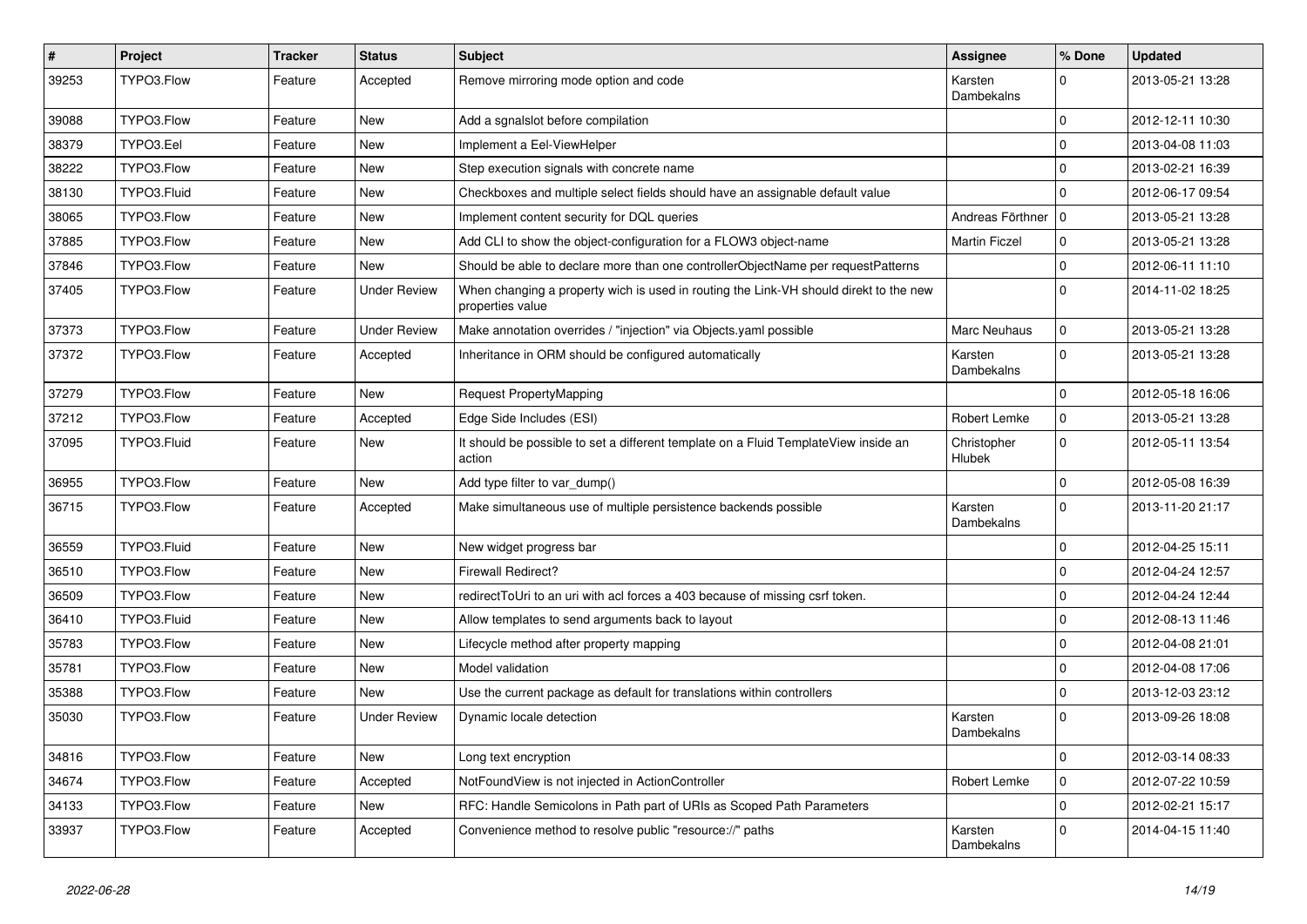| $\vert$ # | Project                         | Tracker | <b>Status</b>       | Subject                                                                      | <b>Assignee</b>       | % Done       | <b>Updated</b>   |
|-----------|---------------------------------|---------|---------------------|------------------------------------------------------------------------------|-----------------------|--------------|------------------|
| 33710     | TYPO3.Flow                      | Feature | New                 | Configuration based on Domain                                                |                       | 0            | 2012-02-06 16:08 |
| 33587     | TYPO3.Flow                      | Feature | <b>New</b>          | Automatically remove unused Resources                                        |                       | $\Omega$     | 2013-11-11 18:21 |
| 33394     | TYPO3.Fluid                     | Feature | Needs<br>Feedback   | Logical expression parser for BooleanNode                                    | <b>Tobias Liebig</b>  | 90           | 2014-08-14 14:10 |
| 33215     | TYPO3.Fluid                     | Feature | <b>New</b>          | RFC: Dynamic values in ObjectAccess paths                                    |                       | $\Omega$     | 2016-04-15 09:26 |
| 33049     | TYPO3.Flow                      | Feature | New                 | Allow configuration of context without environment variable (needed for IIS) |                       | $\mathbf 0$  | 2012-03-07 20:51 |
| 33018     | TYPO3.Flow                      | Feature | <b>New</b>          | Translator should support override of labels from other packages             |                       | $\Omega$     | 2012-01-06 13:05 |
| 32985     | TYPO3.Flow                      | Feature | New                 | Implement Processing Rules when merging numerically-indexed arrays           |                       | $\mathbf 0$  | 2012-05-30 09:35 |
| 32607     | TYPO3.Flow                      | Feature | Needs<br>Feedback   | Export localized strings for JS consumption                                  | Karsten<br>Dambekalns | $\Omega$     | 2013-05-21 13:28 |
| 32294     | TYPO3.Flow                      | Feature | <b>New</b>          | Lazy initialization of loggers                                               |                       | $\mathbf 0$  | 2011-12-05 10:29 |
| 32106     | TYPO3.Flow                      | Feature | Accepted            | Support for Object source in PropertyMapper                                  |                       | $\Omega$     | 2013-06-24 09:59 |
| 31955     | TYPO3.Fluid                     | Feature | <b>New</b>          | f:uri.widget                                                                 |                       | $\mathbf 0$  | 2011-11-22 12:27 |
| 31484     | TYPO3.Flow                      | Feature | Needs<br>Feedback   | possibility to modify inner workings of proxy class builder                  |                       | $\Omega$     | 2012-03-14 18:10 |
| 31262     | TYPO3.Flow                      | Feature | <b>New</b>          | Named arguments in Objects.yaml for constructor arguments                    |                       | $\mathbf 0$  | 2011-10-25 10:26 |
| 31261     | TYPO3.Flow                      | Feature | <b>New</b>          | Virtual objects - generate proxy classes for interfaces                      |                       | $\Omega$     | 2011-10-25 10:23 |
| 30933     | TYPO3.Flow                      | Feature | Needs<br>Feedback   | Check for unique constraints on add()                                        | Karsten<br>Dambekalns | $\Omega$     | 2014-10-01 12:36 |
| 30890     | TYPO3.Flow                      | Feature | Accepted            | Developer Toolbar                                                            | Christian Müller      | $\mathbf 0$  | 2013-05-21 13:28 |
| 30555     | TYPO3.Fluid                     | Feature | New                 | Make TagBuilder more extensible                                              |                       | $\mathbf 0$  | 2012-06-29 12:41 |
| 30428     | TYPO3.Flow                      | Feature | <b>New</b>          | Cloning of request arguments                                                 |                       | $\mathbf 0$  | 2011-09-29 13:26 |
| 30423     | TYPO3.Flow                      | Feature | New                 | Rendering template of other action without forward                           |                       | $\Omega$     | 2013-01-21 14:03 |
| 30418     | TYPO3.Flow                      | Feature | New                 | Package bootstrapping following dependencies                                 |                       | $\mathbf{0}$ | 2011-10-21 13:38 |
| 30258     | TYPO3.Flow                      | Feature | <b>New</b>          | Support optional package dependencies                                        |                       | $\Omega$     | 2011-09-24 18:34 |
| 29972     | TYPO3.Flow                      | Feature | <b>Under Review</b> | <b>Configurable Redirects</b>                                                | <b>Tim Kandel</b>     | $\mathbf{0}$ | 2013-10-02 15:43 |
| 29794     | TYPO3.Kickstart                 | Feature | New                 | Initialize collections in generated models                                   |                       | $\mathbf{0}$ | 2011-09-14 23:23 |
| 29476     | TYPO3.Flow                      | Feature | <b>New</b>          | Provider rendering time and query count for request                          |                       | $\Omega$     | 2011-09-05 09:22 |
| 29387     | TYPO3.Flow                      | Feature | Needs<br>Feedback   | A token with wrong credentials should throw an exception                     | Andreas Förthner      | 10           | 2011-08-31 15:32 |
| 29258     | TYPO3.Flow                      | Feature | Needs<br>Feedback   | Provide a way to override classes by environment                             |                       | $\mathbf{0}$ | 2012-03-14 19:29 |
| 28964     | TYPO3 Flow Base<br>Distribution | Feature | New                 | Integrate Behat tool for BDD                                                 |                       | $\Omega$     | 2011-08-13 16:03 |
| 28399     | TYPO3.Flow                      | Feature | Needs<br>Feedback   | Validation message and code should be configurable for bundled validators    |                       | $\mathbf{0}$ | 2012-12-10 15:52 |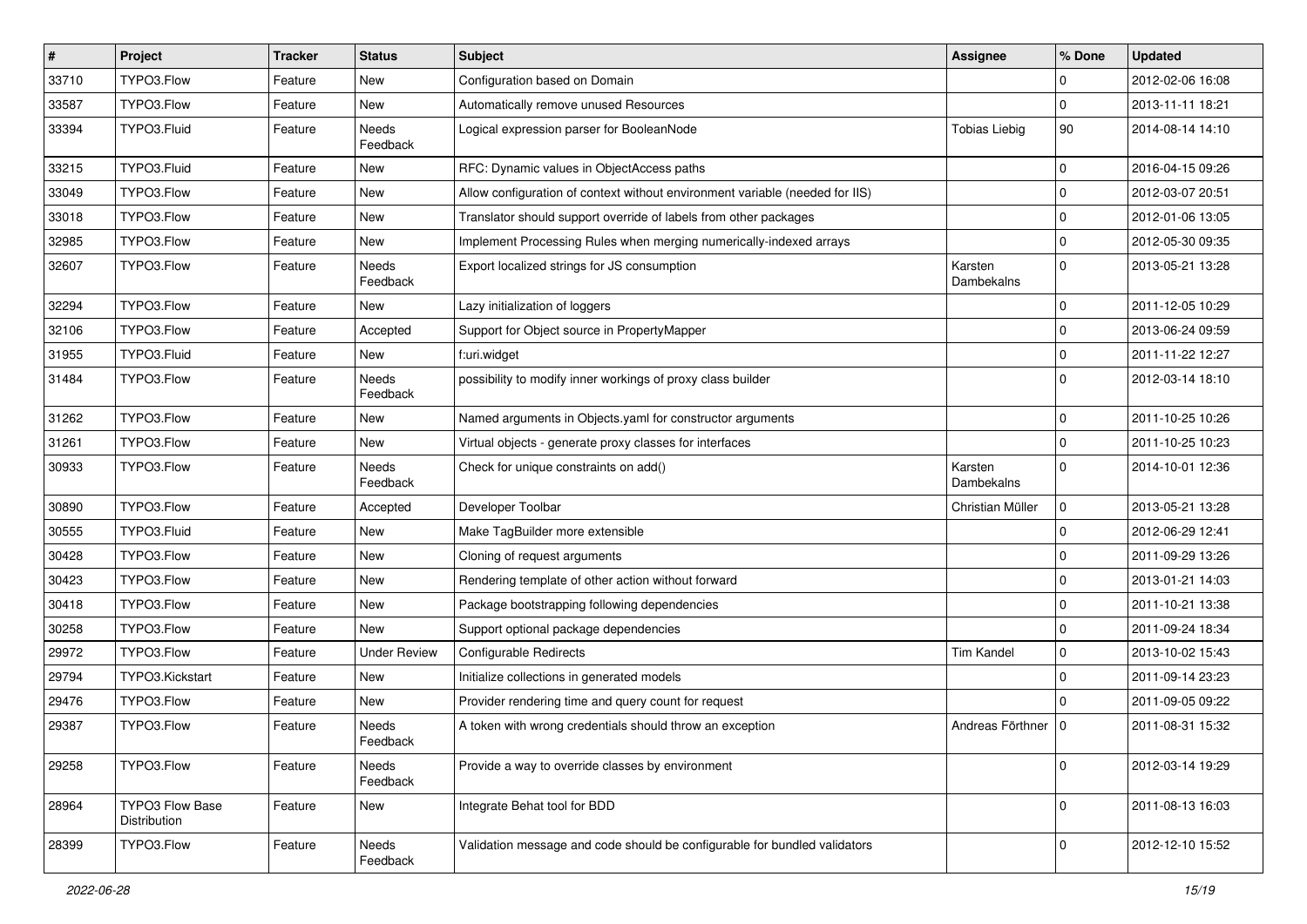| $\pmb{\#}$ | Project     | <b>Tracker</b> | <b>Status</b>     | <b>Subject</b>                                                                                             | Assignee                     | % Done         | <b>Updated</b>   |
|------------|-------------|----------------|-------------------|------------------------------------------------------------------------------------------------------------|------------------------------|----------------|------------------|
| 28231      | TYPO3.Flow  | Feature        | New               | Allow output to STDERR for CLI Response                                                                    |                              | $\Omega$       | 2011-07-15 13:32 |
| 28136      | TYPO3.Flow  | Feature        | New               | HTTP Semantics for Transactions and more                                                                   |                              | $\overline{0}$ | 2012-05-21 16:15 |
| 28074      | TYPO3.Flow  | Feature        | Needs<br>Feedback | Provide a shell script that installs Phoenix or FLOW3 from git                                             | Markus Bucher                | $\overline{0}$ | 2012-03-14 14:49 |
| 28052      | TYPO3.Flow  | Feature        | On Hold           | Possibility to enable or disable accounts                                                                  | Julian Kleinhans             | 60             | 2013-05-21 13:28 |
| 27322      | TYPO3.Flow  | Feature        | On Hold           | Add support for Appserver-in-PHP, which could result in much faster executions.                            | Christopher<br><b>Hlubek</b> | $\overline{0}$ | 2012-07-09 18:11 |
| 26986      | TYPO3.Flow  | Feature        | Accepted          | Debug toolbar                                                                                              | Christian Müller             | $\overline{0}$ | 2012-06-08 20:41 |
| 26943      | TYPO3.Flow  | Feature        | Needs<br>Feedback | Add i18n support to domain models                                                                          | Karsten<br>Dambekalns        | $\Omega$       | 2013-05-21 13:28 |
| 26767      | TYPO3.Flow  | Feature        | <b>New</b>        | Reflection method to get a method return type and documentation                                            |                              | $\overline{0}$ | 2011-08-29 21:45 |
| 26765      | TYPO3.Flow  | Feature        | Accepted          | Support class schema features for every reflected class                                                    | Karsten<br><b>Dambekalns</b> | $\overline{0}$ | 2013-02-14 20:47 |
| 26745      | TYPO3.Flow  | Feature        | <b>New</b>        | MVC should know about entities lying in the session                                                        |                              | 100            | 2012-07-10 12:14 |
| 10472      | TYPO3.Fluid | Feature        | <b>New</b>        | Fluid Standalone distribution                                                                              |                              | $\overline{0}$ | 2012-10-16 15:17 |
| 9968       | TYPO3.Flow  | Feature        | New               | Promote security publishing configuration automatically when persisting models                             | Andreas Förthner             | $\overline{0}$ | 2013-12-09 22:03 |
| 9861       | TYPO3.Flow  | Feature        | Needs<br>Feedback | Leave logging up and running as long as possible                                                           |                              | $\overline{0}$ | 2012-03-15 10:53 |
| 9537       | TYPO3.Flow  | Feature        | New               | Query criterions should be able to compare whole objects                                                   |                              | $\mathbf 0$    | 2011-10-04 18:42 |
| 9514       | TYPO3.Fluid | Feature        | New               | Support explicit Array Arguments for ViewHelpers                                                           |                              | l O            | 2011-05-06 11:03 |
| 9313       | TYPO3.Flow  | Feature        | <b>New</b>        | Support for currencies                                                                                     |                              | $\overline{0}$ | 2011-12-15 17:44 |
| 9005       | TYPO3.Fluid | Feature        | Accepted          | Fluid Template Analyzer (FTA)                                                                              | Sebastian<br>Kurfuerst       | 20             | 2011-05-06 11:03 |
| 8989       | TYPO3.Fluid | Feature        | Needs<br>Feedback | Search path for fluid template files                                                                       |                              | $\Omega$       | 2012-03-12 18:10 |
| 8981       | TYPO3.Flow  | Feature        | New               | Security/Performance: Provide Webserver Configuration file for common webservers -<br>do not use .htaccess |                              | $\Omega$       | 2010-10-20 11:39 |
| 8464       | TYPO3.Flow  | Feature        | <b>New</b>        | Write settings using the ConfigurationManager                                                              |                              | $\overline{0}$ | 2011-12-15 17:06 |
| 8463       | TYPO3.Flow  | Feature        | <b>New</b>        | Check security policy for objects reconstituted in the session scope                                       |                              | $\overline{0}$ | 2010-10-20 11:39 |
| 8462       | TYPO3.Flow  | Feature        | New               | Check subobjects in query rewriting                                                                        |                              | $\overline{0}$ | 2010-10-20 11:39 |
| 7608       | TYPO3.Fluid | Feature        | New               | Configurable shorthand/object accessor delimiters                                                          |                              | $\overline{0}$ | 2013-11-07 14:08 |
| 6712       | TYPO3.Flow  | Feature        | Accepted          | Implement mixin support                                                                                    | Robert Lemke                 | $\overline{0}$ | 2011-11-08 00:18 |
| 6603       | TYPO3.Flow  | Feature        | New               | Provide a policy management API                                                                            | Andreas Förthner             | l 0            | 2010-10-20 11:39 |
| 6602       | TYPO3.Flow  | Feature        | <b>New</b>        | Implement after invocation handling                                                                        | Andreas Förthner   0         |                | 2011-01-07 11:15 |
| 6178       | TYPO3.Flow  | Feature        | <b>New</b>        | Implement FileType and FileSize validators                                                                 |                              | $\Omega$       | 2010-10-20 11:39 |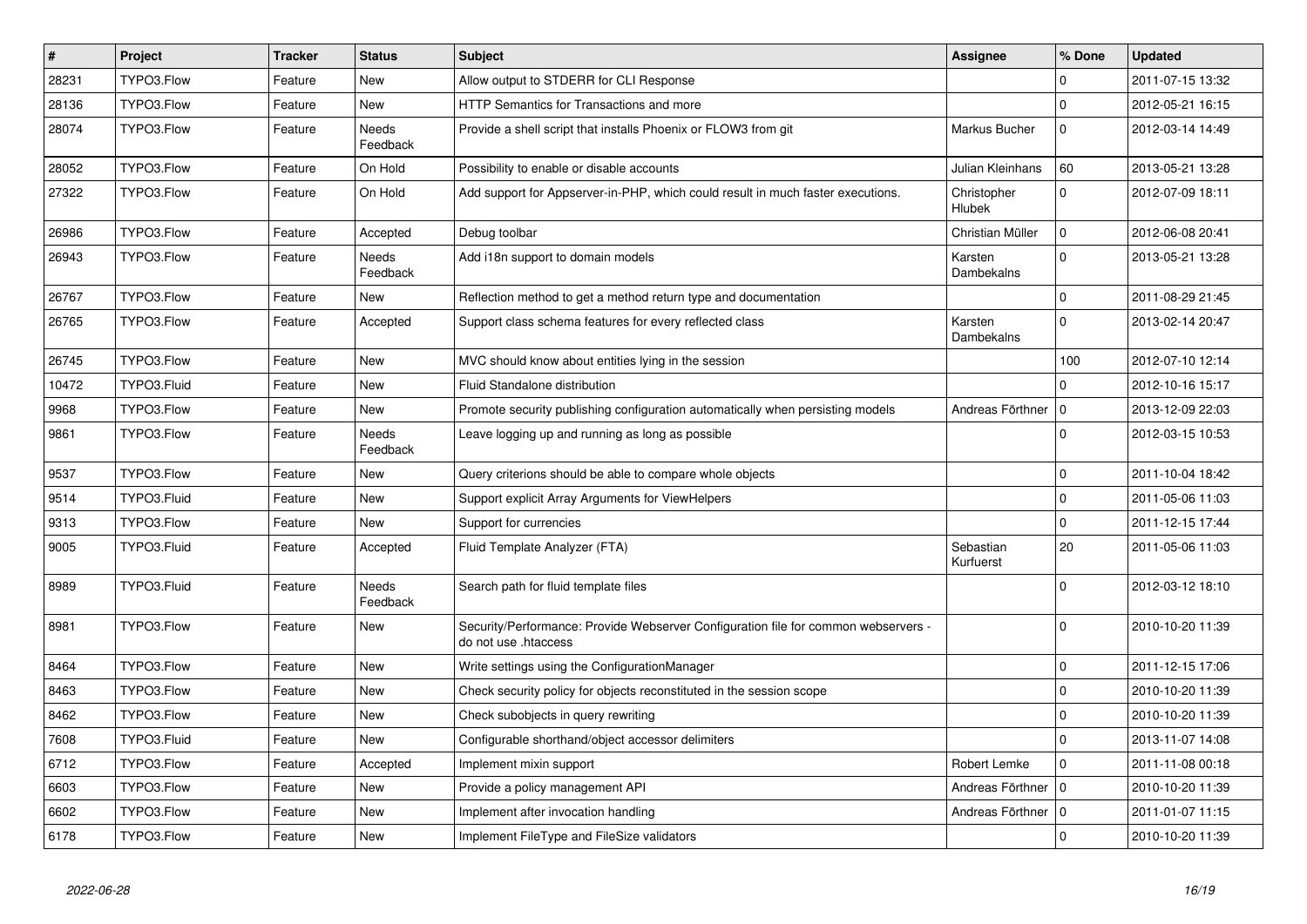| $\sharp$ | Project     | <b>Tracker</b>           | <b>Status</b>            | Subject                                                                                       | Assignee               | % Done       | <b>Updated</b>   |
|----------|-------------|--------------------------|--------------------------|-----------------------------------------------------------------------------------------------|------------------------|--------------|------------------|
| 5933     | TYPO3.Fluid | Feature                  | Accepted                 | Optional section rendering                                                                    | Sebastian<br>Kurfuerst | 20           | 2012-05-21 16:18 |
| 5774     | TYPO3.Flow  | Feature                  | New                      | Package Manager should clear all cache entries tagged with %PACKAGE%                          |                        | $\mathbf 0$  | 2010-10-20 11:39 |
| 5442     | TYPO3.Flow  | Feature                  | New                      | Destroy session / logout user on deleting an account                                          | Andreas Förthner   0   |              | 2012-10-25 08:46 |
| 4704     | TYPO3.Fluid | Feature                  | <b>New</b>               | Improve parsing exception messages                                                            |                        | $\mathbf 0$  | 2012-07-11 19:00 |
| 4146     | TYPO3.Flow  | Feature                  | Accepted                 | Support typed parameters for validation                                                       | Karsten<br>Dambekalns  | 50           | 2010-10-20 11:39 |
| 3728     | TYPO3.Flow  | Feature                  | New                      | Support arrays of objects as controller arguments                                             |                        | $\mathbf 0$  | 2013-11-16 17:34 |
| 3725     | TYPO3.Fluid | Feature                  | New                      | <b>CSS Engine</b>                                                                             | Christian Müller       | $\mathbf{0}$ | 2014-04-03 13:24 |
| 3621     | TYPO3.Flow  | Feature                  | New                      | Implement dynamic firewall filter registration                                                | Andreas Förthner   0   |              | 2012-05-21 16:15 |
| 3619     | TYPO3.Flow  | Feature                  | New                      | Implement System Policy Support/System Security                                               | Andreas Förthner   0   |              | 2012-05-21 16:15 |
| 3588     | TYPO3.Flow  | Feature                  | Accepted                 | Support value objects in the Object Factory                                                   | Robert Lemke           | $\mathbf 0$  | 2010-10-20 11:39 |
| 3587     | TYPO3.Flow  | Feature                  | New                      | Enforce validation rules for value objects already in constructor                             |                        | $\mathbf 0$  | 2010-10-20 11:39 |
| 3580     | TYPO3.Flow  | Feature                  | New                      | Create an administration panel for the FLOW3 Development context                              |                        | 0            | 2011-10-13 15:21 |
| 3312     | TYPO3.Flow  | Feature                  | <b>Needs</b><br>Feedback | Allow for easy logging by annotations                                                         | Robert Lemke           | $\mathbf 0$  | 2010-10-20 11:39 |
| 3306     | TYPO3.Flow  | Feature                  | Accepted                 | Flush routes cache automatically on class file modifications                                  | Robert Lemke           | $\pmb{0}$    | 2013-05-06 12:34 |
| 3305     | TYPO3.Flow  | Feature                  | Accepted                 | Unmodified objects retrieved from a repository should not be validated in the controller      | Robert Lemke           | 0            | 2014-03-04 14:51 |
| 3291     | TYPO3.Fluid | Feature                  | Needs<br>Feedback        | Cacheable viewhelpers                                                                         |                        | $\mathbf 0$  | 2012-11-29 17:00 |
| 3153     | TYPO3.Flow  | Feature                  | <b>New</b>               | Support of action based filter rules defined by annotation.                                   |                        | 0            | 2015-01-25 18:23 |
| 2817     | TYPO3.Flow  | Feature                  | Needs<br>Feedback        | Provide safeguard for preventing multiple submits of a form                                   |                        | $\mathbf 0$  | 2013-10-31 13:38 |
| 1907     | TYPO3.Fluid | Feature                  | New                      | Default values for view helpers based on context                                              |                        | 0            | 2014-03-10 17:53 |
| 1856     | TYPO3.Flow  | Feature                  | New                      | The Package Manager checks dependencies between packages on each activation /<br>deactivation | Christopher<br>Hlubek  | $\mathbf 0$  | 2010-10-20 11:39 |
| 1785     | TYPO3.Flow  | Feature                  | New                      | Automatic garbage collection for expired cache entries                                        |                        | $\pmb{0}$    | 2011-10-20 01:43 |
| 890      | TYPO3.Flow  | Feature                  | New                      | Add priority for advice chains                                                                | Robert Lemke           | $\pmb{0}$    | 2011-10-20 01:43 |
| 62292    | TYPO3.Flow  | Major Feature            | <b>New</b>               | Support for entity translation                                                                |                        | $\mathbf 0$  | 2014-10-17 03:18 |
| 58184    | TYPO3.Flow  | Major Feature   New      |                          | HTTP request argument building for different use cases                                        |                        | $\mathbf 0$  | 2014-04-25 11:30 |
| 56602    | TYPO3.Flow  | Major Feature   New      |                          | Handling Of Multi Identity Entities                                                           |                        | $\mathbf 0$  | 2014-04-09 13:10 |
| 33258    | TYPO3.Flow  | Major Feature   Accepted |                          | Implement support for Assetic                                                                 |                        | $\mathbf 0$  | 2014-02-24 08:05 |
| 3585     | TYPO3.Flow  | Major Feature   New      |                          | Implement support for value objects                                                           |                        | $\pmb{0}$    | 2013-02-20 14:45 |
| 61043    | TYPO3.Flow  | Task                     | New                      | Rename ClassSchema to ModelSchema                                                             |                        | 0            | 2014-08-18 23:20 |
| 58408    | TYPO3.Flow  | Task                     | New                      | Disable manualy persisting                                                                    |                        | $\pmb{0}$    | 2014-05-02 10:58 |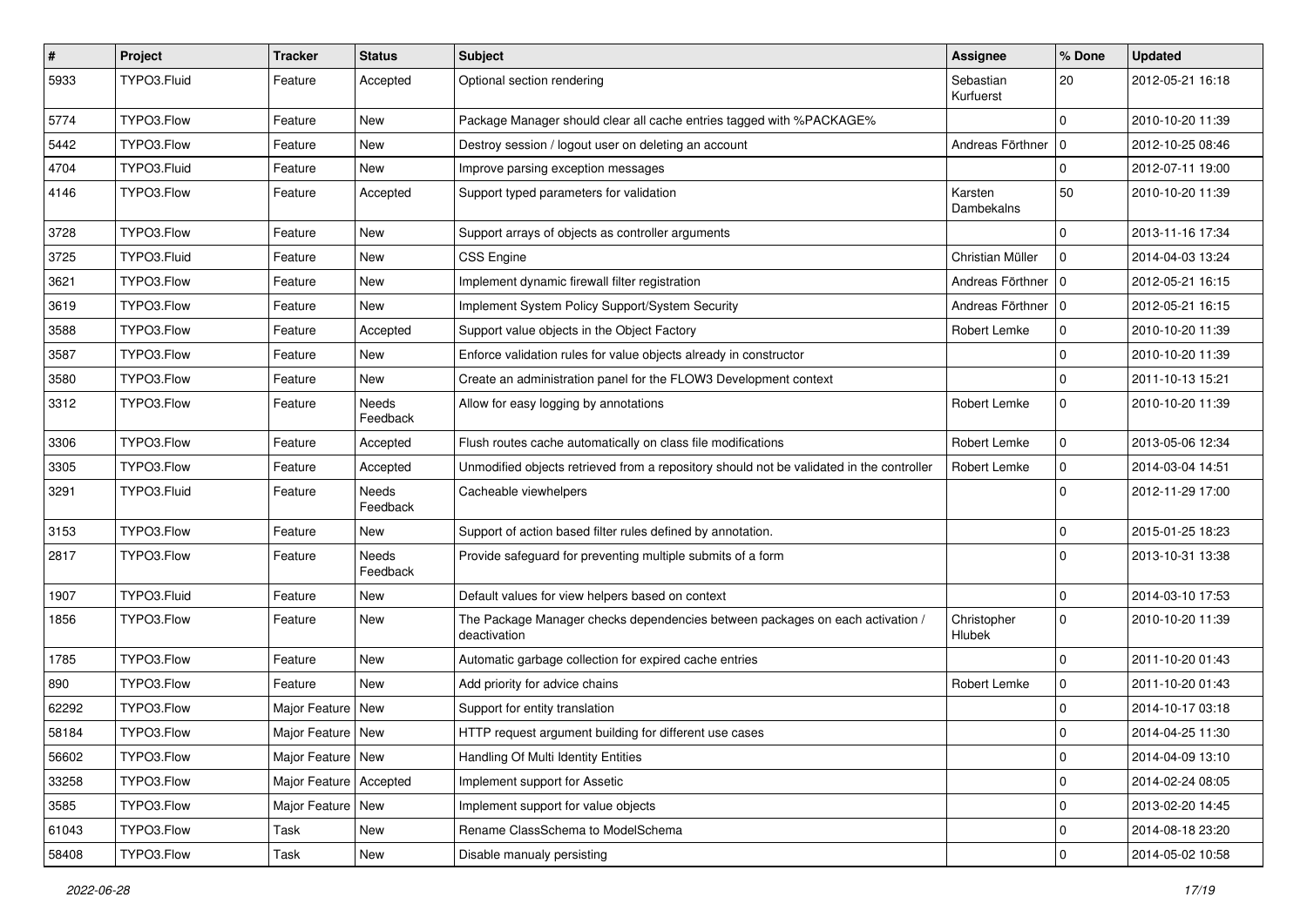| $\vert$ # | <b>Project</b>                                | <b>Tracker</b> | <b>Status</b>            | <b>Subject</b>                                                                                                       | <b>Assignee</b>       | % Done       | <b>Updated</b>   |
|-----------|-----------------------------------------------|----------------|--------------------------|----------------------------------------------------------------------------------------------------------------------|-----------------------|--------------|------------------|
| 56237     | TYPO3.Fluid                                   | Task           | <b>New</b>               | in-line (Condition)ViewHelpers should not evaluate on parsing                                                        |                       | $\Omega$     | 2014-02-24 13:47 |
| 55958     | TYPO3.Flow                                    | Task           | <b>New</b>               | RFC: Use PHP 5.4 closure features for direct ObjectAccess                                                            |                       | $\mathbf 0$  | 2014-02-13 14:30 |
| 55957     | TYPO3.Flow                                    | Task           | <b>New</b>               | RFC: Optimize AOP proxies                                                                                            |                       | $\Omega$     | 2014-02-28 14:44 |
| 55953     | TYPO3.Flow                                    | Task           | <b>New</b>               | Repair and streamline ValueObject support                                                                            |                       | 50           | 2015-02-16 00:30 |
| 54373     | <b>TYPO3 Flow Base</b><br>Distribution        | Task           | <b>New</b>               | Rename Arrays::removeEmptyElementsRecursively to removeNullElementsRecursively                                       |                       | $\Omega$     | 2013-12-13 09:35 |
| 54195     | TYPO3.Fluid                                   | Task           | <b>New</b>               | Rename and move FormViewHelper's errorClass value, currently 'f3-form-error'                                         | Adrian Föder          | $\mathbf 0$  | 2014-02-15 12:19 |
| 52280     | TYPO3.Flow                                    | Task           | <b>Under Review</b>      | Throw Exception if there is an array in PSR-0 autoload                                                               |                       | $\mathbf 0$  | 2013-10-05 11:30 |
| 51530     | TYPO3.Flow                                    | Task           | <b>New</b>               | Improve speed of Files::readDirectoryRecursively using RecursiveDirectoryIterator?                                   |                       | $\mathbf{0}$ | 2013-08-29 19:49 |
| 51286     | TYPO3.Flow                                    | Task           | <b>New</b>               | Custom error views should introduce a controller context somehow                                                     |                       | $\mathbf 0$  | 2013-08-23 11:24 |
| 51183     | <b>TYPO3 Flow Base</b><br>Distribution        | Task           | <b>New</b>               | CLI improvements                                                                                                     |                       | 50           | 2015-02-25 17:45 |
| 50382     | TYPO3.Flow                                    | Task           | <b>New</b>               | Impossible to use arguments in CLI that are added by overriding<br>initializeCommandMethodArguments()                |                       | $\Omega$     | 2013-08-19 14:32 |
| 49806     | TYPO3.Flow                                    | Task           | Accepted                 | Date formatting should care about the time zone                                                                      | Adrian Föder          | $\mathbf 0$  | 2013-07-09 10:16 |
| 49025     | TYPO3.Flow                                    | Task           | <b>Under Review</b>      | Dynamic locale detection / determination                                                                             | Adrian Föder          | $\pmb{0}$    | 2013-12-28 10:48 |
| 48296     | TYPO3.Flow                                    | Task           | Needs<br>Feedback        | Missing method in ExceptionHandlerInterface                                                                          |                       | $\Omega$     | 2013-05-21 11:39 |
| 47859     | TYPO3.Flow                                    | Task           | Accepted                 | Logging: Do not log all decisions in \TYPO3\Flow\Security\Aspect\LoggingAspect                                       | Robert Lemke          | $\mathbf{0}$ | 2013-08-14 16:10 |
| 47669     | TYPO3.Fluid                                   | Task           | <b>New</b>               | FormViewHelper does not define the default request method                                                            |                       | $\mathbf{0}$ | 2013-04-28 16:39 |
| 47423     | <b>TYPO3 Flow Base</b><br><b>Distribution</b> | Task           | <b>Under Review</b>      | Decouple TYPO3.Party from Flow                                                                                       | Christian Müller      | $\Omega$     | 2013-04-22 09:34 |
| 46823     | TYPO3.Flow                                    | Task           | Accepted                 | Detect APC and APCu correctly                                                                                        |                       | $\Omega$     | 2013-09-18 09:28 |
| 46425     | TYPO3.Flow                                    | Task           | <b>Under Review</b>      | DI proxy classes use raw reflection instead of RelfectionService                                                     | Christian Müller      | $\mathbf{0}$ | 2013-08-14 15:35 |
| 46091     | TYPO3.Fluid                                   | Task           | <b>Needs</b><br>Feedback | Show source file name and position on exceptions during parsing                                                      |                       | $\Omega$     | 2013-03-07 11:26 |
| 46011     | TYPO3.Flow                                    | Task           | <b>New</b>               | Validate annotation with missing type should throw useful error                                                      |                       | $\mathbf 0$  | 2013-03-04 12:42 |
| 46009     | TYPO3.Flow                                    | Task           | <b>New</b>               | Improve error message for missing class in Flow annotation driver                                                    |                       | $\Omega$     | 2013-03-04 12:25 |
| 45394     | TYPO3.Fluid                                   | Task           | <b>New</b>               | Forwardport Unit test for standalone view                                                                            |                       | $\Omega$     | 2013-02-11 22:39 |
| 45253     | TYPO3.Flow                                    | Task           | Accepted                 | Throw exception in PointcutMethodNameFilter if given method's argument does not<br>match the actual method signature | Christian Müller      | $\Omega$     | 2013-03-07 16:33 |
| 44712     | TYPO3.Flow                                    | Task           | Accepted                 | Decouple Argument-Building in the HTTP-Request-Constructor                                                           |                       | $\Omega$     | 2013-01-23 11:19 |
| 44542     | TYPO3.Flow                                    | Task           | <b>New</b>               | Mention the risk of requestPatterns regarding foreign package's SecurityContext usage                                | Adrian Föder          | $\mathbf 0$  | 2013-01-17 18:39 |
| 44396     | TYPO3.Flow                                    | Task           | Accepted                 | Move Doctrine ORM integration onto own namespace                                                                     | Karsten<br>Dambekalns | $\mathbf 0$  | 2013-05-21 13:28 |